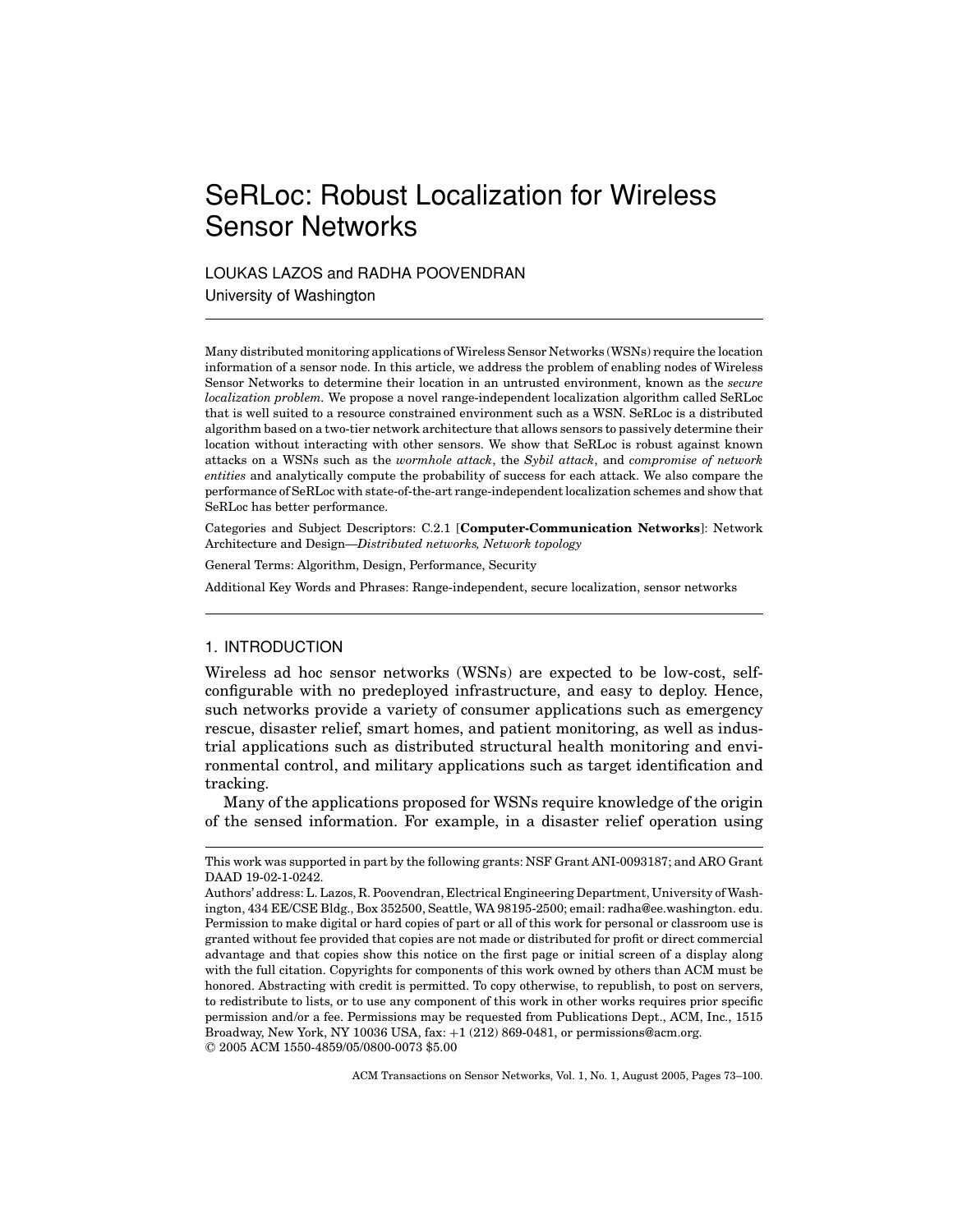| <b>Report Documentation Page</b>                                                                                                                                                                                                                                                                                                                                                                                                                                                                                                                                                                                                                                                                                                                                                                                                                                   |                             |                              |                 |                                  | Form Approved<br>OMB No. 0704-0188                 |  |
|--------------------------------------------------------------------------------------------------------------------------------------------------------------------------------------------------------------------------------------------------------------------------------------------------------------------------------------------------------------------------------------------------------------------------------------------------------------------------------------------------------------------------------------------------------------------------------------------------------------------------------------------------------------------------------------------------------------------------------------------------------------------------------------------------------------------------------------------------------------------|-----------------------------|------------------------------|-----------------|----------------------------------|----------------------------------------------------|--|
| Public reporting burden for the collection of information is estimated to average 1 hour per response, including the time for reviewing instructions, searching existing data sources, gathering and<br>maintaining the data needed, and completing and reviewing the collection of information. Send comments regarding this burden estimate or any other aspect of this collection of information,<br>including suggestions for reducing this burden, to Washington Headquarters Services, Directorate for Information Operations and Reports, 1215 Jefferson Davis Highway, Suite 1204, Arlington<br>VA 22202-4302. Respondents should be aware that notwithstanding any other provision of law, no person shall be subject to a penalty for failing to comply with a collection of information if it<br>does not display a currently valid OMB control number. |                             |                              |                 |                                  |                                                    |  |
| <b>1. REPORT DATE</b><br>2005                                                                                                                                                                                                                                                                                                                                                                                                                                                                                                                                                                                                                                                                                                                                                                                                                                      |                             | 2. REPORT TYPE               |                 | <b>3. DATES COVERED</b>          | 00-00-2005 to 00-00-2005                           |  |
| <b>4. TITLE AND SUBTITLE</b>                                                                                                                                                                                                                                                                                                                                                                                                                                                                                                                                                                                                                                                                                                                                                                                                                                       |                             |                              |                 |                                  | <b>5a. CONTRACT NUMBER</b>                         |  |
| <b>SeRLoc: Robust Localizaiton for Wireless Sensor Networks</b>                                                                                                                                                                                                                                                                                                                                                                                                                                                                                                                                                                                                                                                                                                                                                                                                    |                             |                              |                 |                                  | <b>5b. GRANT NUMBER</b>                            |  |
|                                                                                                                                                                                                                                                                                                                                                                                                                                                                                                                                                                                                                                                                                                                                                                                                                                                                    |                             | 5c. PROGRAM ELEMENT NUMBER   |                 |                                  |                                                    |  |
| 6. AUTHOR(S)                                                                                                                                                                                                                                                                                                                                                                                                                                                                                                                                                                                                                                                                                                                                                                                                                                                       |                             |                              |                 | <b>5d. PROJECT NUMBER</b>        |                                                    |  |
|                                                                                                                                                                                                                                                                                                                                                                                                                                                                                                                                                                                                                                                                                                                                                                                                                                                                    |                             |                              |                 |                                  | <b>5e. TASK NUMBER</b>                             |  |
|                                                                                                                                                                                                                                                                                                                                                                                                                                                                                                                                                                                                                                                                                                                                                                                                                                                                    |                             |                              |                 |                                  | 5f. WORK UNIT NUMBER                               |  |
| 7. PERFORMING ORGANIZATION NAME(S) AND ADDRESS(ES)<br><b>University of Washington, Department of Electrical</b><br>Engineering, Seattle, WA, 98195                                                                                                                                                                                                                                                                                                                                                                                                                                                                                                                                                                                                                                                                                                                 |                             |                              |                 |                                  | 8. PERFORMING ORGANIZATION<br><b>REPORT NUMBER</b> |  |
| 9. SPONSORING/MONITORING AGENCY NAME(S) AND ADDRESS(ES)                                                                                                                                                                                                                                                                                                                                                                                                                                                                                                                                                                                                                                                                                                                                                                                                            |                             |                              |                 | 10. SPONSOR/MONITOR'S ACRONYM(S) |                                                    |  |
|                                                                                                                                                                                                                                                                                                                                                                                                                                                                                                                                                                                                                                                                                                                                                                                                                                                                    |                             |                              |                 |                                  | <b>11. SPONSOR/MONITOR'S REPORT</b><br>NUMBER(S)   |  |
| 12. DISTRIBUTION/AVAILABILITY STATEMENT<br>Approved for public release; distribution unlimited                                                                                                                                                                                                                                                                                                                                                                                                                                                                                                                                                                                                                                                                                                                                                                     |                             |                              |                 |                                  |                                                    |  |
| <b>13. SUPPLEMENTARY NOTES</b>                                                                                                                                                                                                                                                                                                                                                                                                                                                                                                                                                                                                                                                                                                                                                                                                                                     |                             |                              |                 |                                  |                                                    |  |
| 14. ABSTRACT                                                                                                                                                                                                                                                                                                                                                                                                                                                                                                                                                                                                                                                                                                                                                                                                                                                       |                             |                              |                 |                                  |                                                    |  |
| <b>15. SUBJECT TERMS</b>                                                                                                                                                                                                                                                                                                                                                                                                                                                                                                                                                                                                                                                                                                                                                                                                                                           |                             |                              |                 |                                  |                                                    |  |
| <b>16. SECURITY CLASSIFICATION OF:</b><br>17. LIMITATION OF                                                                                                                                                                                                                                                                                                                                                                                                                                                                                                                                                                                                                                                                                                                                                                                                        |                             |                              |                 | 18. NUMBER                       | 19a. NAME OF                                       |  |
| a. REPORT<br>unclassified                                                                                                                                                                                                                                                                                                                                                                                                                                                                                                                                                                                                                                                                                                                                                                                                                                          | b. ABSTRACT<br>unclassified | c. THIS PAGE<br>unclassified | <b>ABSTRACT</b> | OF PAGES<br>28                   | <b>RESPONSIBLE PERSON</b>                          |  |

**Standard Form 298 (Rev. 8-98)**<br>Prescribed by ANSI Std Z39-18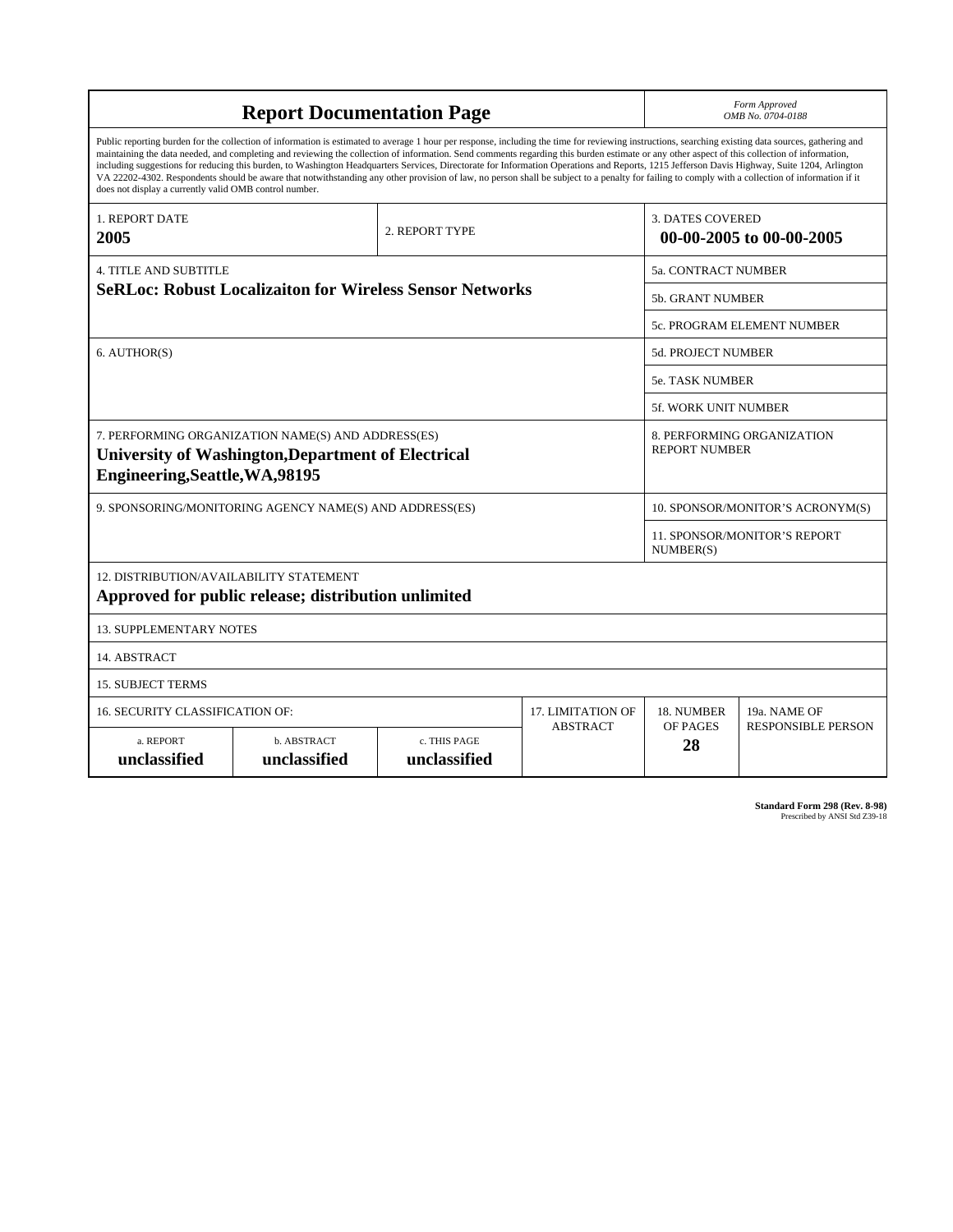a WSN to locate survivors in a collapsed building, it is critical that sensors report monitoring information along with their location. Furthermore, location is assumed to be known in many ad hoc network operations such as routing protocols where a family of geographically-aided algorithms have been proposed [Basagni et al. 1998], or security protocols where location information is used to prevent threats against network services [Hu et al. 2003; Lazos and Poovendran 2003].

Since WSNs may be deployed in hostile environments and operate unsupervised, they are vulnerable to conventional and novel attacks [Hu et al. 2003; Karlof and Wagner 2003] aimed at interrupting the functionality of locationaware applications by exploiting the vulnerabilities of the localization scheme. Though many localization techniques have been proposed for wireless sensor networks, [Bulusu et al. 2000; Nagpal et al. 2003; Niculescu and Nath 2001; He et al. 2003; Savvides et al. 2001; Priyantha et al. 2003; Capkun et al. 2001], research in secure location estimation is in its infancy.

Since sensors are hardware and power limited, we propose a two-tier network architecture for secure location computation. Our network is comprised of a small number of nodes equipped with special hardware we call *locators* and a large number of resource constrained sensor devices. However, we preserve the characteristics of ad hoc networks by randomly deploying both the sensors and the locators and by allowing them to communicate in an ad hoc mode. Moreover, since distance measurements are susceptible to distance enlargement/reduction, we do not use any such measurements to infer the sensor location. We refer to methods that are not using distance measurements as range-independent localization schemes [He et al. 2003; Nagpal et al. 2003; Niculescu and Nath 2001; Bulusu et al. 2000].

In this article we make the following contributions.

- —We introduce the problem of *secure localization* in wireless sensor networks and propose *SeRLoc*, a novel range-independent localization scheme for WSNs based on a two-tier network architecture that achieves decentralized, resource-efficient sensor localization and can accommodate limited sensor mobility.
- —We describe well known security threats against WSNs such as the wormhole attack [Hu et al. 2003; Papadimitratos and Haas 2002], the Sybil attack [Douceur 2002; Newsome et al. 2004], and compromise of network entities and provide mechanisms that allow each sensor to determine its location *even* in the presence of these threats. Furthermore, we analytically evaluate the probability of success for each type of attack using *spatial statistics* theory [Cressie 1993].
- —Based on our performance evaluation, we show that SeRLoc localizes sensors with higher accuracy than state-of-the-art decentralized range-independent localization schemes [He et al. 2003; Nagpal et al. 2003; Bulusu et al. 2000; Niculescu and Nath 2001] and is robust against varying sources of error.

The remainder of the article is organized as follows. In Section 2, we present related work. In Section 3, we introduce the secure localization problem and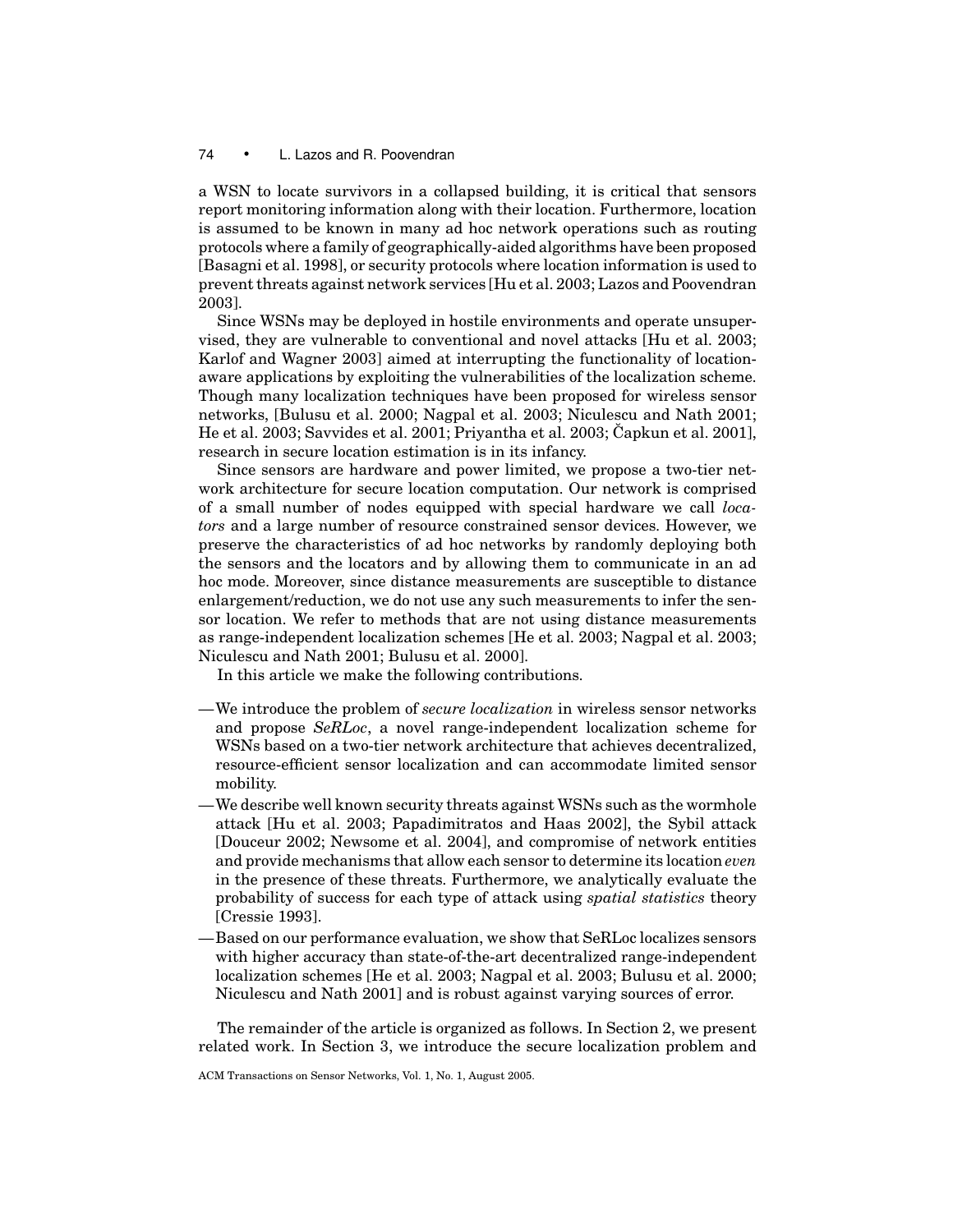state our network model. Section 4 describes SeRLoc, and Section 5 presents a threat analysis. In Section 6, we evaluate and compare the performance of SeRLoc with other range-independent localization schemes. Section 7 presents our conclusions and future directions.

## 2. RELATED WORK

While an extensive literature exists on the problem of localization in a trusted environment, secure localization in wireless sensor networks is a fairly unexplored area of research. In fact, to the best of our knowledge ours is the first work to address the problem of estimating the position of the sensors in a hostile environment using range-independent methods. The only other peer reviewed work that addresses the problem of secure position estimation in WSNs is a secure scheme for range-dependent localization [Capkun and Hubaux 2005] and a preliminary version of our work [Lazos and Poovendran 2004].

Localization schemes can be classified into range-dependent and rangeindependent-based schemes. In range-dependent schemes, nodes determine their location based on distance or angle estimates to some reference points with known coordinates. Such estimates may be acquired through different methods such as time of arrival (TOA) [Capkun et al. 2001; Hofmann-Wellenhof et al. 1997], time difference of arrival (TDOA) [Savvides et al. 2001; Priyantha et al. 2003], or angle of arrival (AOA) [Niculescu and Nath 2003].

In the range-independent localization schemes, nodes determine their location without any time, angle, or power measurements. Bulusu et al. [2000] proposed an outdoor localization scheme called *Centroid* where nodes estimate their position as the centroid of the locations of all the beacons transmitted from reference points. The Centroid method is easy to implement and incurs low communication cost. However, it results in a crude approximation of node location. A variant of Centroid using multiple power levels provides much better localization accuracy than Centroid at the expense of increased communication cost [Bulusu 2002].

Niculescu and Nath [2001] proposed *DV-hop* where each node determines the number of hops to nodes with known locations called landmarks, using a distance vector-like method. Once the number of hops to at least three landmarks is known, nodes use an average hop size estimate to determine their distance to the landmarks and apply multilateration to determine their absolute location. Nagpal et al. [2003] followed a similar approach to DV-hop except that they compute the average hop size offline using an approximate formula [Kleinrock and Slivester 1978] with the assumption that every network node has at least a neighborhood of 15 nodes.

He et al. [2003] proposed *APIT*, a range-independent localization scheme that localizes nodes based on beacons transmitted from reference points called anchors and neighbor node information. In APIT, a node *s* performs a test to determine whether it is inside the triangle defined by a 3-tuple of anchors heard by the node. The test is repeated for all 3-tuples of anchors heard by *s*, and the location is computed as the center of gravity of the triangles' overlapping region.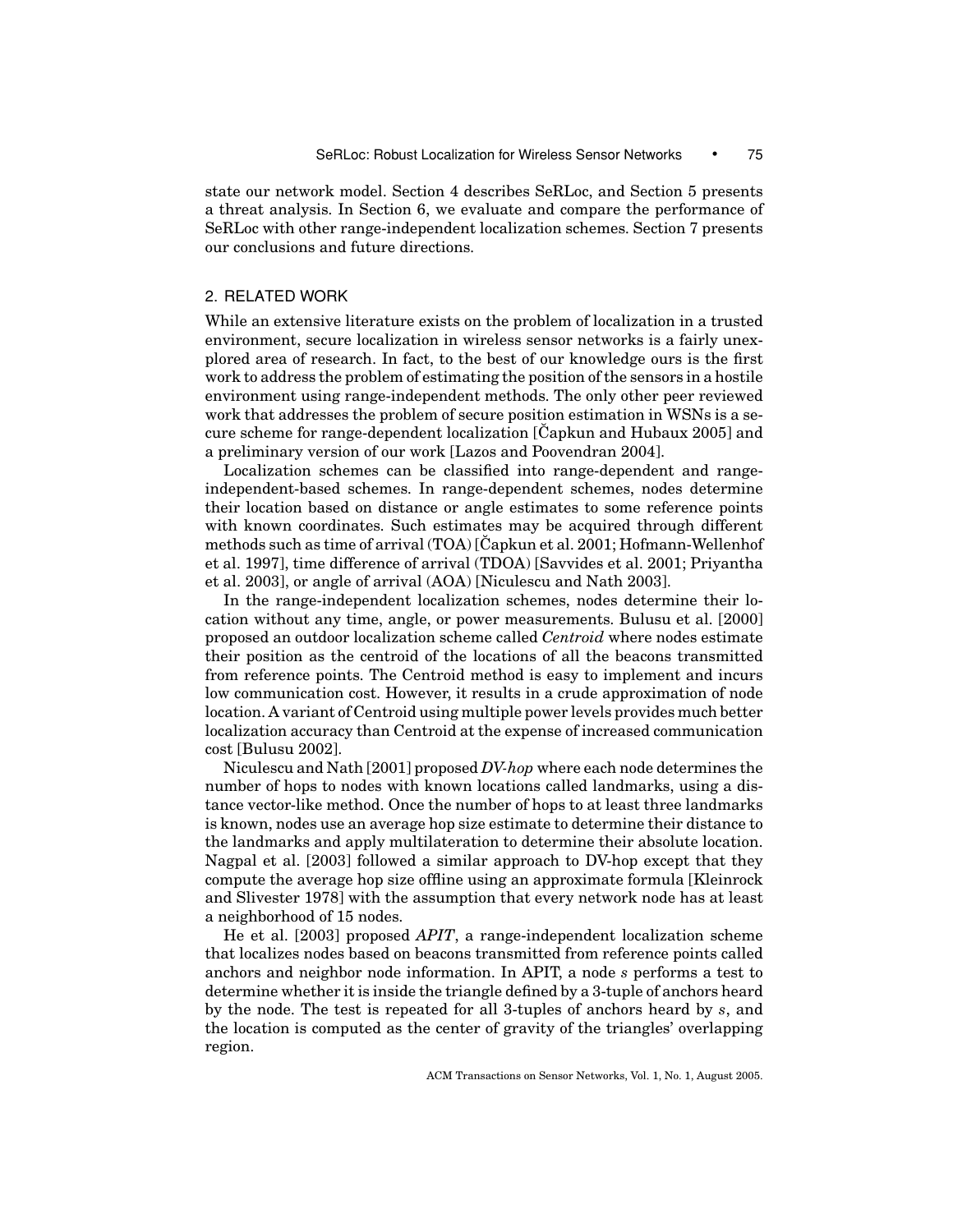Two methods have been proposed that utilize connectivity information to determine the node location. Doherty et al. [2001] formulated a semidefinite program based on the connectivity-induced and angular constraints in order to obtain the optimal position estimates. Shang et al. [2003] used multidimensional scaling to acquire an arbitrary rotation of the network topology. Furthermore, if any three nodes know their location, the network topology can be mapped to the absolute node location. Since both schemes in Doherty et al. [2001] and Shang et al. [2003] are range-based localization techniques, they are not used for comparison in the performance evaluation.

## 3. PROBLEM STATEMENT AND NETWORK MODEL

#### 3.1 Problem Statement

We study the problem of *enabling nodes of a WSN to determine their location even in the presence of malicious adversaries.* This problem will be referred to as *Secure Localization*. Apart from the secure localization problem, location verification [Sastry et al. 2002], location privacy [Gruteser et al. 2003], and secure location reporting are essential components of any secure location service. Enabling a sensor to securely compute its location is a different problem from securely reporting the location of a sensor, guaranteeing its privacy, or verifying its location claim. Secure location reporting, privacy, and verification, while important areas in their own right, are not addressed in this article. We consider secure localization in the context of the following design goals: (a) decentralized implementation, (b) resource efficiency, (c) range-independence, and (d) robustness against security threats.

## 3.2 Network Model

*Network Setup.* We assume a two-tier network architecture with a set of sensors *S* of unknown location randomly deployed with a density  $\rho_s$  within an area A, and a set of specially equipped nodes  $L$  we call *locators*, with known location<sup>1</sup> and orientation, also randomly deployed with a density ρ*L*.

*Antenna Model.* We assume that sensors are equipped with omnidirectional antennas and transmit with a power *Ps*, while locators are equipped with *M* directional antennas with a directivity gain  $G > 1$ , and can transmit with a power  $P_L > P_s$ . Let the signal attenuation over space be proportional to some exponent  $\gamma$  of the distance  $d$  between two nodes, times the antenna directivity gain *G*, (*G* = 1 for omnidirectional antennas), that is,  $\frac{P_r}{P_s} = cG^2d^{-\gamma}$ , with  $2 \leq \gamma \leq 5$ , where *c* denotes a proportionality constant, and  $P_r$  denotes the minimum required receive power for communication. If *rss* denotes the sensor-to-sensor communication range, and *rsL* denotes the sensor-to-locator

<sup>&</sup>lt;sup>1</sup>We presume that the locators acquire their position either through manual insertion or through GPS receivers [Hofmann-Wellenhof et al. 1997]. Though GPS signals can be spoofed, knowledge of the coordinates of several nodes is essential to achieve any kind of node localization for any localization scheme.

ACM Transactions on Sensor Networks, Vol. 1, No. 1, August 2005.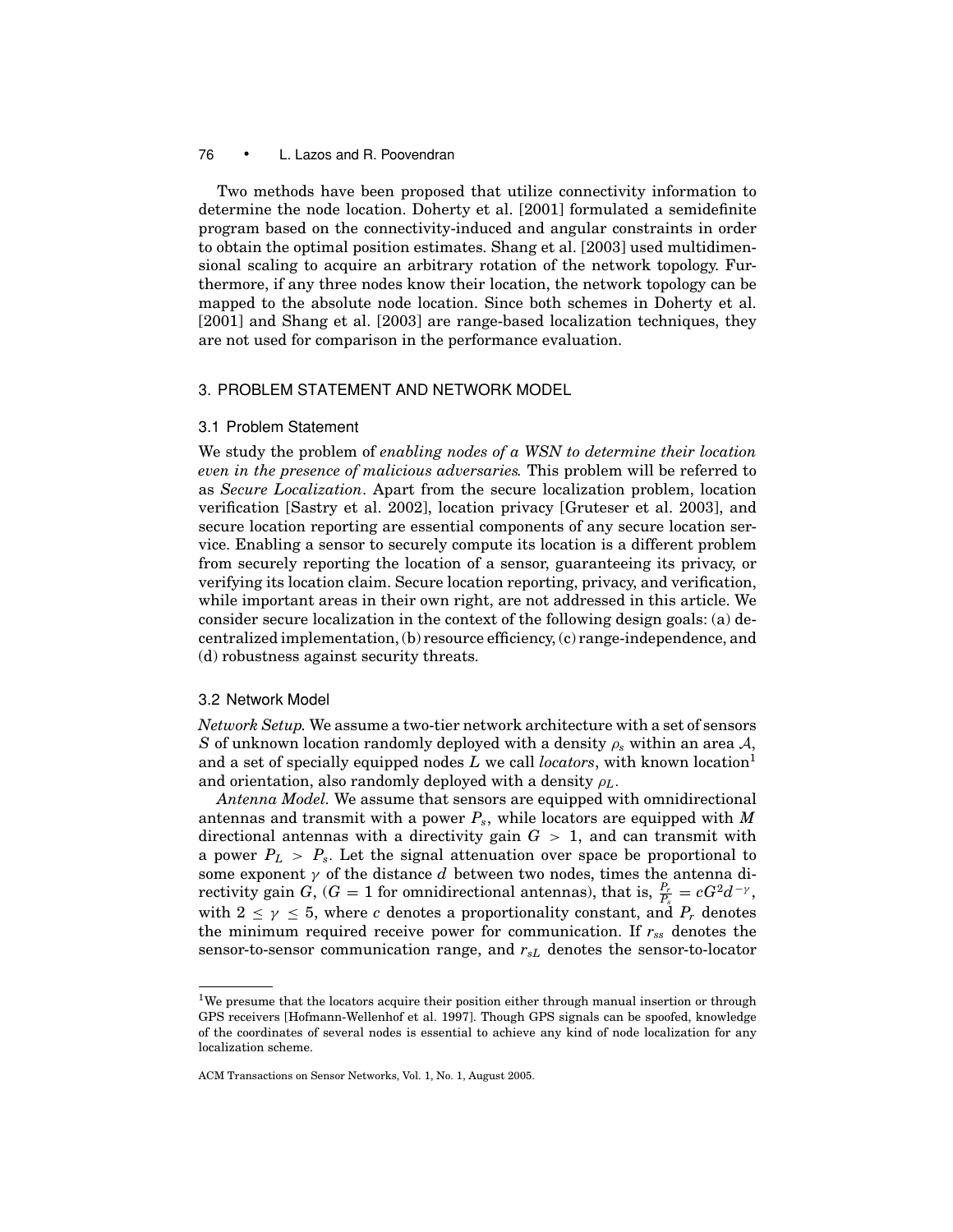|         | Receiver |         |  |
|---------|----------|---------|--|
| Sender  | Sensor   | Locator |  |
| Sensor  |          |         |  |
| Locator |          |         |  |

Table I.

(The four communication modes between sensors and locators with each entry indicating the communication range for that mode. The  $\gamma$  denotes the pathloss parameter and *G* denotes the antenna directivity gain.)

communication range then,

$$
\frac{P_r}{P_s} = c(r_{ss})^{-\gamma}, \qquad \frac{P_r}{P_s} = cG(r_{sL})^{-\gamma}.
$$
 (1)

From (1), it follows that  $r_{sL} = r_{ss}G^{\frac{1}{\gamma}}$ . Similarly, if  $r_{Ls}$  denotes the locator-tosensor communication range, the locator-to-locator communication range  $r_{LL}$ is equal to  $r_{LL}=r_{Ls}G^{\frac{2}{\gamma}}.$  For notational simplicity we will refer to  $r_{ss}$  as  $r,$  and to *rLs* as *R*. Table I summarizes the four possible communication modes with the appropriate ranges indicated.

To achieve a communication range ratio  $\frac{R}{r}$ , locators need to transmit with power  $P_L = (\frac{R}{r})^{\gamma} (P_s/G)$ . Given that sensors are low power devices, locators with higher transmitting power capabilities is a reasonable assumption. A typical sensor has a communication range of 3 ∼ 30*m*, with a maximum transmission power of  $P_s = 0.75mW$  [MICA]. Hence, locators need to transmit with a power  $P_g = 75mW$  to achieve a communication range ratio  $\frac{R}{r} = 10$  when  $\gamma = 2$ , even without the use of directional antennas.

Also note that, though the size of directional antennas is a concern for the present operational frequency of sensors, the foreseeable increase in operating frequency will facilitate the use of directional antennas at the locators. At 2.4GHz and a half-wavelength element spacing, the size of an 8-element cylindrical array would be of radius 8cm. At the 5GHz band, the size of an 8-element antenna would have a radius of 3.3cm [Ramanathan 2001]. Since the locators are assumed to be of bigger size than the sensors, equipping locators with directional antennas is a feasible solution.

*System Parameters.* Since both locators and sensors are randomly and independently deployed, it is essential to select the system parameters so that locators can communicate with sensors. The random deployment of the locators with a density  $\rho_L = \frac{|L|}{A}$  (|·| denotes the cardinality of a set) is equivalent to a sequence of events following a *homogeneous Poisson point process* of rate  $\rho_L$  [Cressie 1993]. The random deployment of sensors with a density  $\rho_s = \frac{|S|}{A}$ , is equivalent to a random sampling of the area A with rate  $\rho_s$  [Cressie 1993]. Making use of *Spatial Statistics* theory [Cressie 1993], if *LHs* denotes the set of locators heard by a sensor *s*, that is, within range *R* from *s*, the probability that *s* hears exactly *k* locators, given that the locators are randomly and independently deployed, is given by the Poisson distribution:

$$
P(|LH_s| = k) = \frac{(\rho_L \pi R^2)^k}{k!} e^{-\rho_L \pi R^2}.
$$
 (2)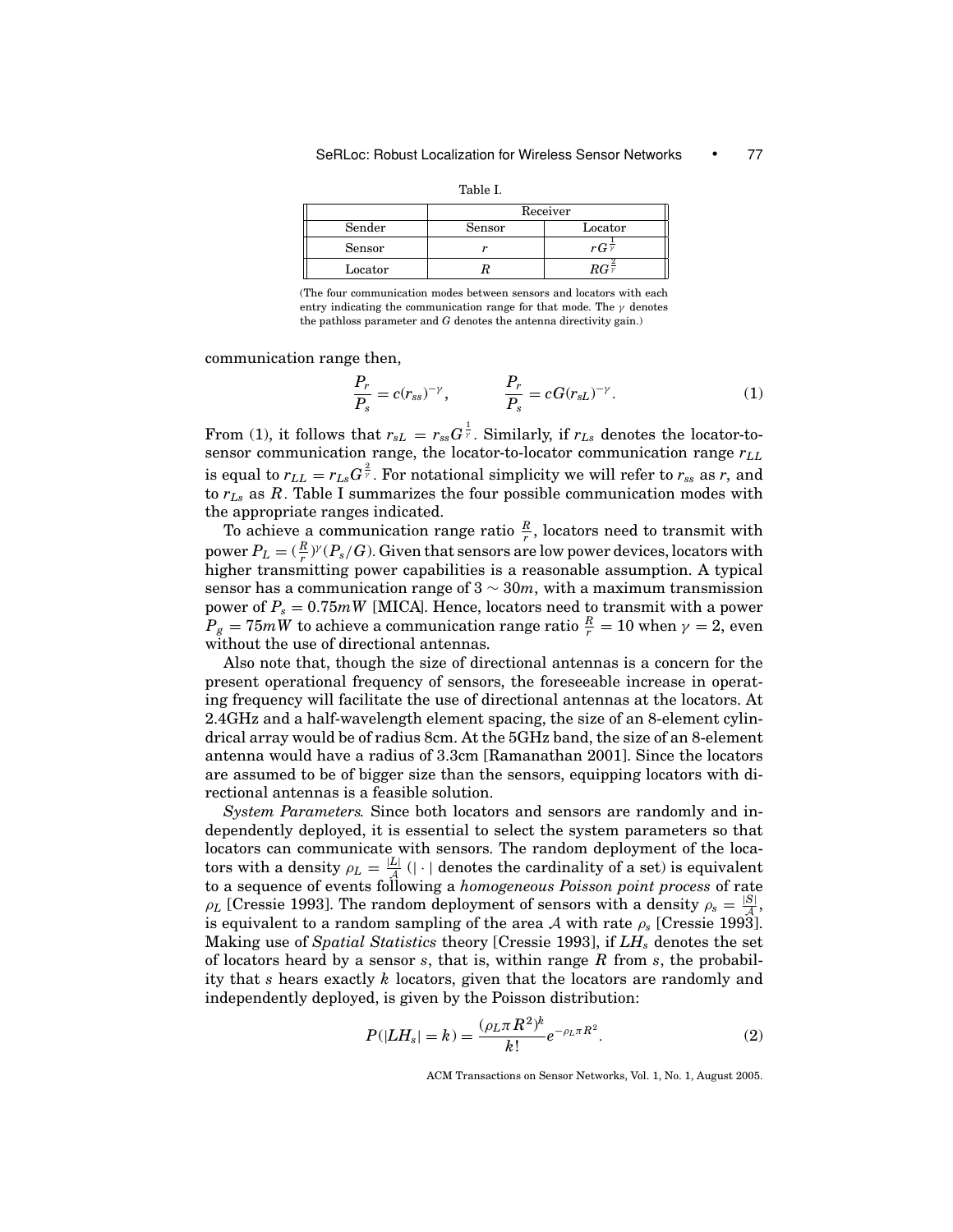Based on (2), we compute the probability for *every* sensor to hear at least *k*  $\text{locators } P(|LH_s| > k)$ :

$$
P(|LH_s| \ge k, \forall s \in S) = \left(1 - \sum_{i=0}^{k-1} \frac{(\rho_L \pi R^2)^i}{i!} e^{-\rho_L \pi R^2}\right)^{|S|}.
$$
 (3)

Equation (3) allows the choice of  $\rho_L$ , *R* so that a sensor hears at least *k* locators with any desired probability. The expected number of locators heard by each node,  $E(|LH_s|) = \rho_L \pi R^2$ , is significantly higher than *k*. For example, for  $R =$ 20*m*, to allow every sensor to hear at least 4 locators with probability  $P(|LH_s| \geq$ 4,  $\forall s \in S$ ) = 0.99, we need a  $\rho_L = 0.02$  locators/ $m^2$ . For  $\rho_L = 0.02$  locators/ $m^2$ ,  $E(|LH_s|) = 25.13$ . Hence,  $P(|LH_s| \geq k, \forall s \in S)$  is a more strict requirement than  $E(|LH_s|) = k$ . Derivations of (2) and (3) are presented in Appendix 1.

*Attacks Not Addressed.* In this article, we do not consider attacks against the physical layer such as frequency jamming. Spread spectrum [Pickholtz et al. 1982] and coding [Wicker and Bartz 1994] are known to be efficient mechanisms to shield the physical layer against jamming attacks. Also, we do not consider any attack against the Medium Access Control (MAC) protocol that may lead to a denial-of-service (DoS). In fact, we assume that an adversary will attempt to displace the sensors without being detected and hence, do not examine DoS attacks.

# 4. SERLOC: SECURE RANGE-INDEPENDENT LOCALIZATION SCHEME

In this section, we present the SEcure Range-independent LOCalization scheme (*SeRLoc*) that enables sensors to determine their location based on beacon information transmitted by the locators even in the presence of security threats.

#### 4.1 Location Determination

In SeRLoc, sensors determine their location based on the beacon information transmitted by the locators. Figure 1(a) illustrates the idea behind the scheme. Each locator transmits different beacons at each antenna sector with each beacon containing (a) the locator's coordinates, and (b) the angles of the antenna boundary lines with respect to a common global axis.

If a sensor receives a beacon transmitted at a specific antenna sector of a locator *Li*, it has to be included within that sector. Given the locator-to-sensor communication range *R*, the coordinates of the transmitting locators, and the sector boundary lines provided by the beacons, each sensor determines its location as the center of gravity (CoG) of the overlapping region of the different sectors. The CoG is the least square error solution given that a sensor can lie with equal probability at any point in the overlapping region. In Figure 1(a), the sensor hears beacons from locators *L*<sup>1</sup> ∼ *L*<sup>4</sup> and determines its position as the CoG of the overlapping region between the four antenna sectors. We now present the algorithmic details of SeRLoc.

*Step* 1: *Collection of localization information.* In Step 1, the sensor collects information from all the locators that it can hear. A sensor *s* can hear all locators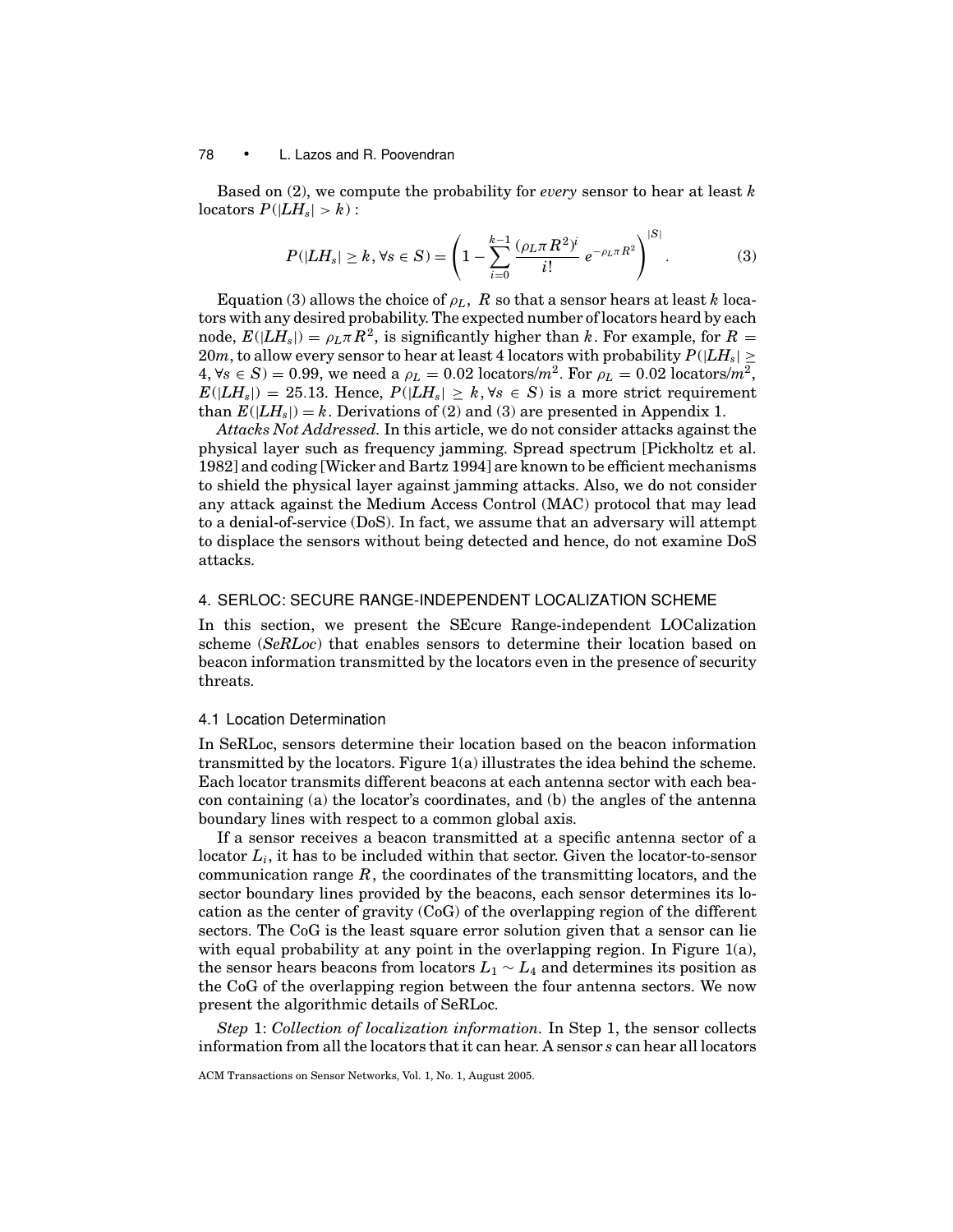

Fig. 1. (a) The sensor hears locators  $L_1 \sim L_4$  and estimates its location as the Center of Gravity (CoG) of the overlapping region of the sectors that include it. (b) Determination of the search area.

 $L_i \in L$  that lie within a circle of radius *R*, centered at *s*.

$$
LH_s = \{L_i : ||s - L_i|| \le R, \quad L_i \in L\}.
$$
 (4)

*Step* 2: *Search area.* In Step 2, the sensor computes a search area for its location. Let  $X_{\min}$ ,  $Y_{\min}$ ,  $X_{\max}$ ,  $Y_{\max}$  denote the minimum and the maximum locator coordinates form the set *LHs*.

$$
X_{\min} = \min_{L_i \in L H_s} X_i, \ X_{\max} = \max_{L_i \in L H_s} X_i, \ Y_{\min} = \min_{L_i \in L H_s} Y_i, \ Y_{\max} = \max_{L_i \in L H_s} Y_i. \tag{5}
$$

Since every locator of set *LHs* needs to be within a range *R* from sensor *s*, if *s* can hear locator  $L_i$  with coordinates  $(X_{\min}, Y_i)$ , it has to be located *left* of the vertical boundary of  $(X_{min} + R)$ . Similarly, *s* has to be located *right* of the vertical boundary of  $(X_{\text{max}}-R)$ , *below* the horizontal boundary of  $(Y_{\text{min}}+R)$ , and *above* the horizontal boundary of (*Y*max− *R*). The dimensions of the rectangular search area are  $(2R - d_x) \times (2R - d_y)$ , where  $d_x, d_y$  are the horizontal distance  $d_x = X_{\text{max}} - X_{\text{min}} \leq 2R$ , and the vertical distance  $d_y = Y_{\text{max}} - Y_{\text{min}} \leq 2R$ , respectively. In Figure 1(b), we show the search area for the network setup in Figure 1(a).

*Step* 3: *Overlapping region-Majority vote*. In Step 3, sensors determine the overlapping region of all sectors they hear. Since it would be computationally expensive for each sensor to analytically determine the overlapping region based on the line intersections, we employ a grid scoring system that defines the overlapping region based on majority vote.

*Grid score table*. The sensor places a grid of equally spaced points within the rectangular search area as shown in Figure 2(a). For each grid point, the sensor holds a score in a grid score table with initial values equal to zero. For each grid point, the sensor executes the *grid-sector test* detailed in the following to decide if the grid point is included in a sector heard by a locator of set *LHs*. If the grid score test is positive, the sensor increments the corresponding grid score table value by one, otherwise the value remains unchanged. This process is repeated for all locators heard *LHs* and all the grid points. The overlapping region is defined by the grid points that have the highest score in the grid score table.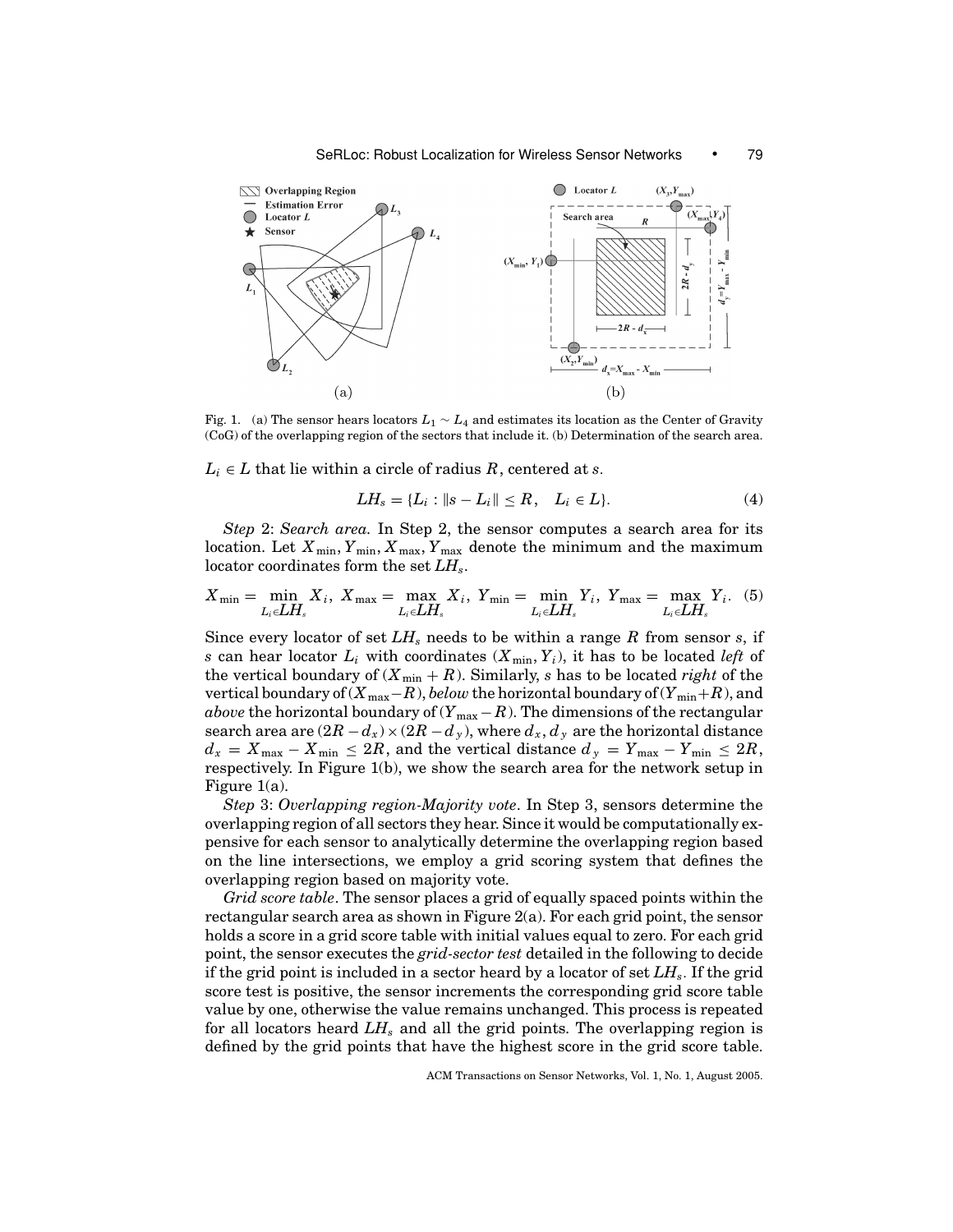

Fig. 2. (a) Steps 3,4: Placement of a grid of equally-spaced points in the search area and the corresponding grid score table. The sensor estimates its position as the centroid of all grid points with the highest score. (b) Step 3: Grid-sector test for a point *g* of the search area.

In Figure 2(a), we show the grid score table and the corresponding overlapping region.

Note that due to the finite grid resolution, the use of grid points for the definition of the overlapping region induces error in the calculation. The resolution of the grid can be increased to reduce the error at the expense of energy consumption due to the increased processing time.

*Grid-sector test.* A point  $g:(x_g, y_g)$  is included in a sector of angles  $[\theta_1, \theta_2]$ originating from locator  $L_i$  if it satisfies two conditions:

$$
C_1: \|g - L_i\| \le R, \qquad C_2: \theta_1 \le \phi \le \theta_2, \tag{6}
$$

where  $\phi$  is the slope of the line connecting *g* with  $L_i$ . Note that the sensor *does not have to* perform any angle-of-arrival (AOA) measurements. Both the coordinates of the locators and the grid points are known, and hence the sensor can analytically calculate  $\phi$ . In Figure 2(b), we illustrate the grid-sector test with all angles measured with reference to the *x* axis.

*Step* 4: *Location estimation*. The sensor determines its location as the centroid of all the grid points that define the overlapping region:

$$
\tilde{s} : (x_{est}, y_{est}) = \left(\frac{1}{n} \sum_{i=1}^{n} x_{gi}, \frac{1}{n} \sum_{i=1}^{n} y_{gi}\right),\tag{7}
$$

where *n* is the number of grid points of the overlapping region, and  $(x_{g_i}, y_{g_i})$ are the coordinates of the grid points.

#### 4.2 Accommodating Node Mobility

In the case of a mobile WSN, both the locators and the sensors need to update their current location estimation. While locators can acquire their position using external means (either via satellites, or GPS-enabled fly-over nodes), sensors still rely on locators to update their position. To allow sensors to reestimate their location, locators need to periodically broadcast new beacons with their coordinates and sector information.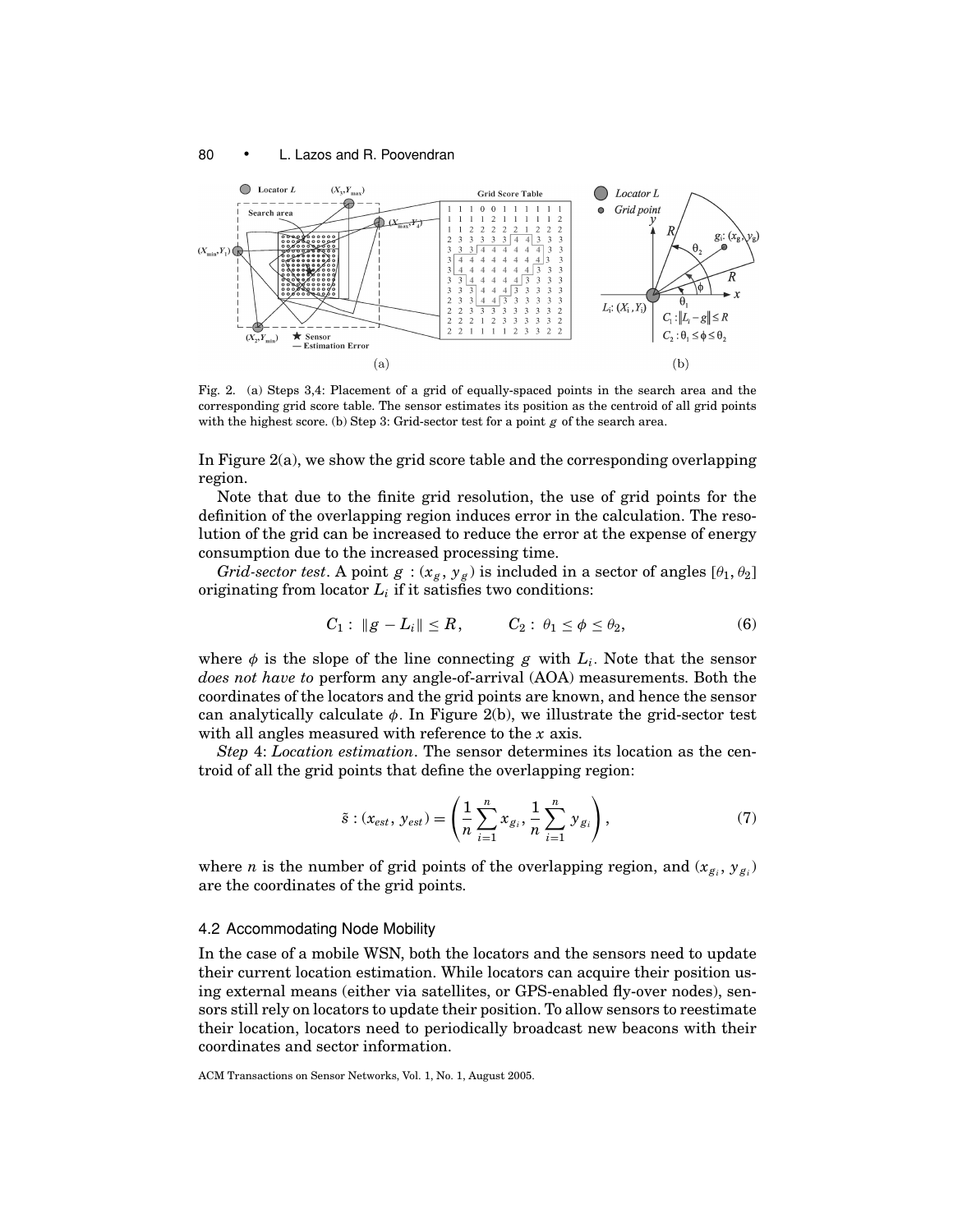4.2.1 *Update Frequency of the Localization Information.* Though sensors passively determine their location via the broadcasted beacons (no information exchange between sensors occurs), we want to broadcast beacons as infrequently as possible in order to minimize the communication overhead at the locators and the computational overhead at the sensors. On the other hand, the updates need to be frequent enough to ensure a localization error within the desired bound. The update frequency of the localization information is determined by the mobility model adopted and the sensor hardware capabilities.

The mobility model indicates how frequently sensors move from one location to the other and need to recompute their location. Though several mobility models can characterize node movement in wireless ad hoc networks [Camp et al. 2002], the mobility of energy-constrained sensors is expected to be rather limited. Hence, it is reasonable to assume a limited mobility model such as the *random waypoint mobility model* [Camp et al. 2002], according to which sensors pause at one location for a specific time interval before moving towards a random direction with a randomly chosen speed between  $[v_{\min}, v_{\max}]$ . If  $T_{ps}$ denotes the pausing interval of a sensor, the minimum rate at which the locators need to broadcast beacons is  $f_u \geq \frac{1}{T_{ps}}$ , assuming that the pausing interval  $T_{ps}$ is much longer than the time interval in which a sensor moves.

Furthermore, mobile sensors may be equipped with hardware capable of providing relative positioning known as dead reckoning. Mobile units can determine their relative position using accelerometers to measure the distance traveled and gyroscopes to measure the change in direction [Yazdi et al. 1998]. A mobile sensor can utilize its last absolute position estimate computed via the beacon information and the relative position measurements to dynamically update its location without new beacons being transmitted. Such relative location estimates are affected by both *systematic* and *nonsystematic* error.

Unlike nonsystematic error that is introduced by random sources, we can compensate for the systematic error by calibrating the system. The calibration can be achieved by comparing the position estimated via dead reckoning with the one estimated via the beacon broadcasting. If the relative positioning system requires calibration every *m* moves of the mobile sensor, the locators need to broadcast beacons with a frequency not lower than  $f_u \geq \frac{1}{mT_{ps}}$ .

## 4.3 Security Mechanisms of SeRLoc

We now describe the security mechanisms of SeRLoc that facilitate sensor localization in the presence of security threats.

*Encryption.* All beacons transmitted from locators are encrypted with a globally shared symmetric key *K*0. In addition, every sensor *s* shares a symmetric pairwise key  $K_s^{L_i}$  with every locator  $L_i$ , also preloaded. Since the number of locators deployed is relatively small, the storage requirement at the sensor side is within the storage constraints (a total of  $|L|$  keys). For example, mica motes [MICA] have 128Kbytes of programmable flash memory. Using 64-bit RC5 [Rivest 1995] symmetric keys and for a network with 400 locators, a total of 3.2Kbytes of memory is required to store all the keys of the sensor with every locator. In order to save storage space at the locator (locators would have to store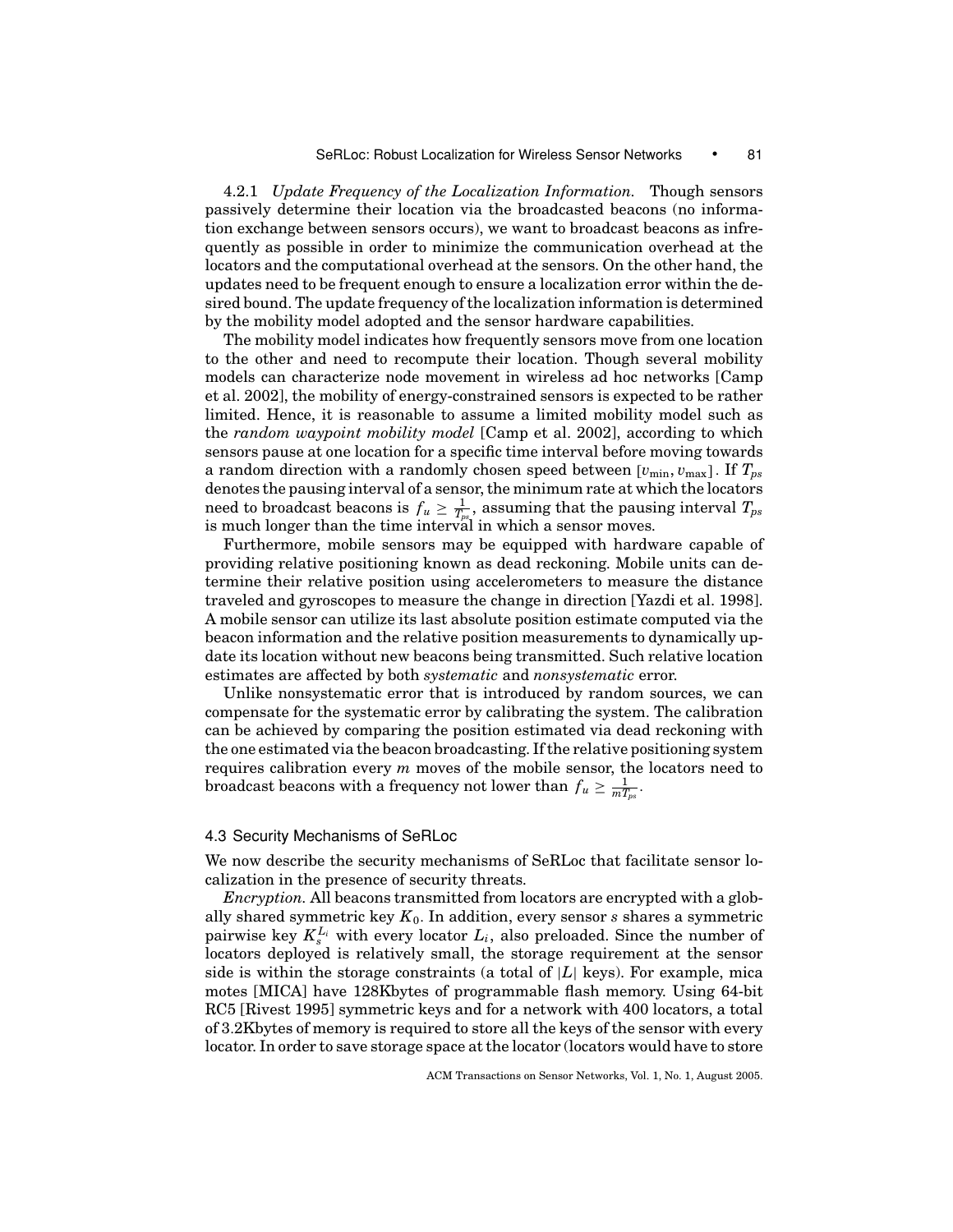$|S|$  keys), pairwise keys  $K_s^{L_i}$  are derived by a master key  $K_{L_i}$ , using a pseudorandom function *h* [Stinson 2002], and the unique sensor  $ID_s: K_s^{L_i} = h_{K_{L_i}}(ID_s)$ . In Karlof et al. [2004], it was reported that a software implementation of RC5 requires 0.26ms execution time and an increase in energy consumption of 1%–4%. It was also noted that a hardware implementation of RC5 can reduce both the execution time and energy consumption for performing encryption/decryption.

Based on the size of the network deployment region, one can compute the number of locators required for sufficient network coverage. However, the deployment of additional locators may by required in order to improve the localization accuracy at some parts of the network, expand it, or replace locators that have failed. From the security point of view, the problem of adding new locators to the system reduces to the problem of establishing pairwise keys between the new locators and each of the sensors that are already deployed.

Since sensors are hardware and energy limited devices, solutions based on public key cryptography or symmetric key requiring exponentiation [Stinson 2002] cannot be employed. Instead, we can achieve pairwise key establishment between each sensor and the new locators by preloading the sensors with more keys than the number of locators initially deployed. The redundant keys can be later used as pairwise keys between sensors and the new locators. Another approach is to load sensors with some secret quantity only known to each sensor and the authority that deploys the network. The deployment authority can then load the new locator-sensor pairwise keys individually to each sensor, using the secret quantity.

In the case where the network grows large enough so that the pairwise keys of all locators cannot be stored at the sensor's memory, the network can be partitioned into clusters where sensors are loaded only with the pairwise keys shared with the locators within each cluster. Adopting the clustered approach ensures scalability for very large networks. To give a sense of scale, a sensor needs a total of 3.2Kbytes of memory to store 400 64-bit RC5 keys, sufficient for secure communication with 400 locators. If the locator-to-sensor communication range is  $R = 100m$  and the 400 locators are randomly dispersed within an area of  $4km^2$  ( $\rho_L = 10^{-4}$  locators/ $m^2$ ), each sensor is able to hear  $\rho_L \pi R^2 \simeq 3.141$ locators on average. For a network deployed with a sensor density  $\rho_s = 0.01$ sensors/ $m<sup>2</sup>$  which corresponds to each sensor being able to communicate on average with  $\rho_s \pi r^2 \simeq 3.141$  sensors for  $r = 10m$ , we can accommodate a network of 40,000 sensors. For larger sensor density usually required to guarantee network connectivity and other network properties/functions, the supported sensor network size can be even bigger.

*Locator ID Authentication.* The use of a globally shared key for the beacon encryption allows a malicious sensor to inject bogus beacons into the network, in the absence of additional security mechanisms. To prevent sensors from broadcasting bogus beacons, we require sensors to authenticate the source of the beacons using *collision-resistant hash functions* [Stinson 2002].

We use the following scheme based on *efficient one-way hash chains* [Lamport 1981], to provide locator ID authentication. Each locator *Li* has a unique password  $PW_i$ , blinded with the use of a collision-resistant hash function such as SHA1 [Stinson 2002]. Due to the collision resistance property,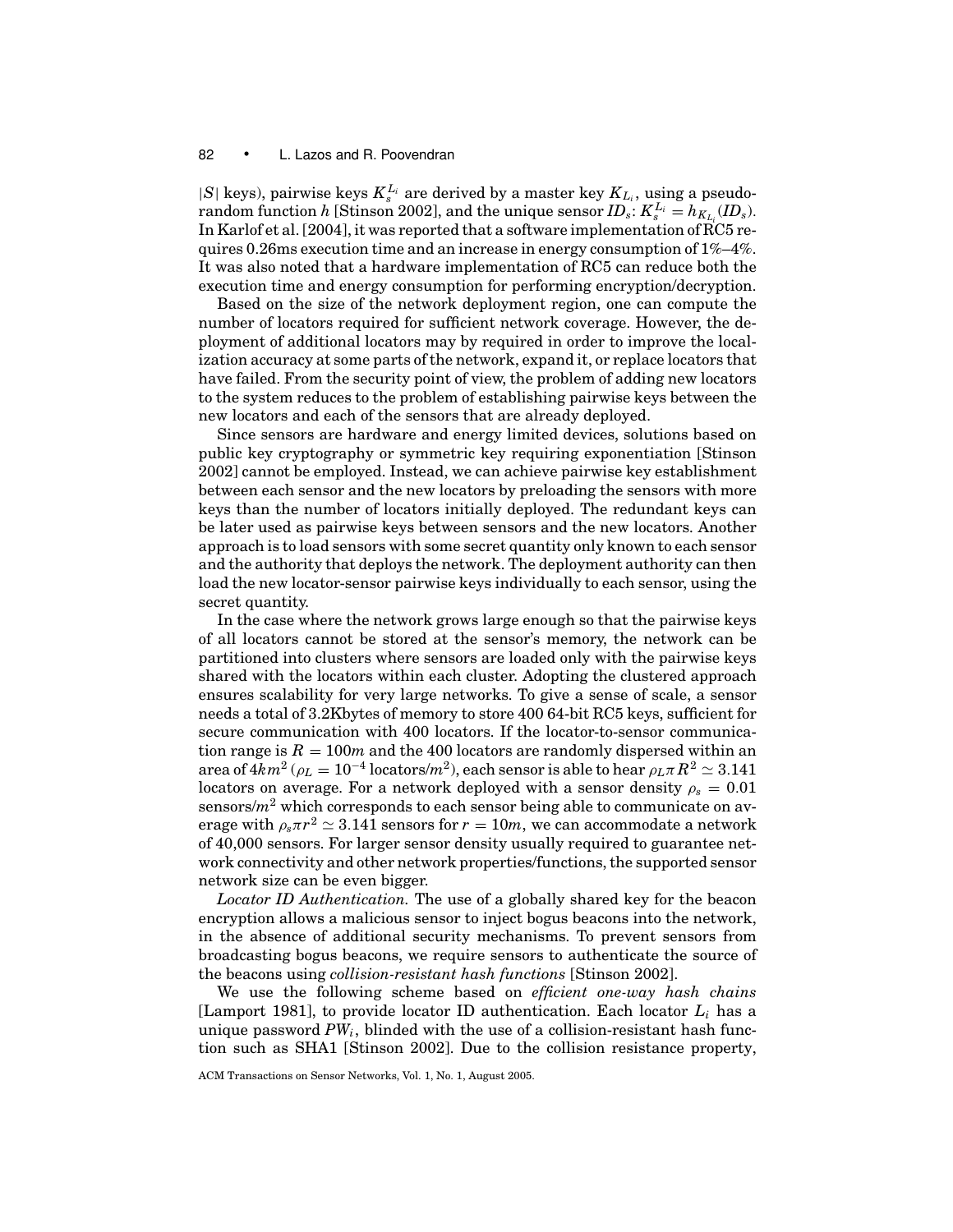it is computationally infeasible for an attacker to find a  $PW_i$ , such that  $H(PW_i) = H(PW_j)$ ,  $PW_i \neq PW_j$ . The hash sequence is generated using the following equation:

$$
H^0 = PW_i, \ \ H^i = H(H^{i-1}), \ \ i = 1, \cdots, n,
$$

with *n* being a large number and  $H^0$  never revealed to any sensor. Each sensor is preloaded with a table containing the ID of each locator and the corresponding hash value  $H^n(PW_i)$ . For a network with 400 locators, we need 9 bits to represent locator IDs. In addition, collision-resistant hash functions such as SHA1 [Stinson 2002] have a 160-bit output. Hence, the storage requirement of the hash table at any sensor is  $8.45$ Kbytes.<sup>2</sup> To reduce the storage needed at the locators, we employ an efficient storage/computation method for hash chains of time/storage complexity  $\mathcal{O}(\log^2(n))$  [Coppersmith and Jakobsson 2002].

The *j*th broadcasted beacon from locator  $L_i$  includes the hash value  $H^{n-j}(PW_i)$ , along with the index *j*. Every sensor that hears the beacon accepts the message only if  $H(H^{n-j+1}(PW_i)) = H^{n-j}(PW_i)$ . After verification, the sensor replaces  $H^{n-j+1}(PW_i)$  with  $H^{n-j}(PW_i)$  in its memory and increases the hash counter by one so as to perform only one hash operation in the reception of the next beacon from the same locator  $L_i$ . The index  $j$  is included in the beacons so that sensors can resynchronize with the current published hash value in case of loss of some intermediate hash values. The beacon of locator *Li* has the following format:

$$
L_i: \{ (X_i, Y_i) \mid \mid (\theta_1, \theta_2) \mid \mid (H^{n-j}(PW_i)) \mid \mid j \mid \mid ID_{L_i} \}_{K_0},
$$

where  $\parallel$  denotes the concatenation operation and  $\{m\}_K$  denotes the encryption of message *m* with key *K* . Note that our method does not provide end-to-end locator authentication, but only guarantees authenticity for the messages received from locators directly heard to a sensor. This condition is sufficient to secure our localization scheme against possible attacks. The pseudocode for SeRLoc is presented in Figure 3.

## 5. THREAT ANALYSIS

In this Section, we describe possible security threats against SeRLoc and show that SeRLoc is resilient against these threats. Note that our goal is not to prevent the attacks that may be harmful in many network protocols, but to allow sensors to determine their location, even in the presence of such attacks.

#### 5.1 The Wormhole Attack

5.1.1 *Threat Model.* To mount a wormhole attack, an attacker initially establishes a direct link referred to as a *wormhole link* between two points in the network. Once the wormhole link is established, the attacker eavesdrops messages at one end of the link, referred to as the *origin point*, tunnels them

<sup>&</sup>lt;sup>2</sup>The required storage at each sensor in order to store 400 64-bit RC5 keys, 400 160-bit SHA1 hash values for secure communication with 400 locators is now 11.65 Kbytes.

ACM Transactions on Sensor Networks, Vol. 1, No. 1, August 2005.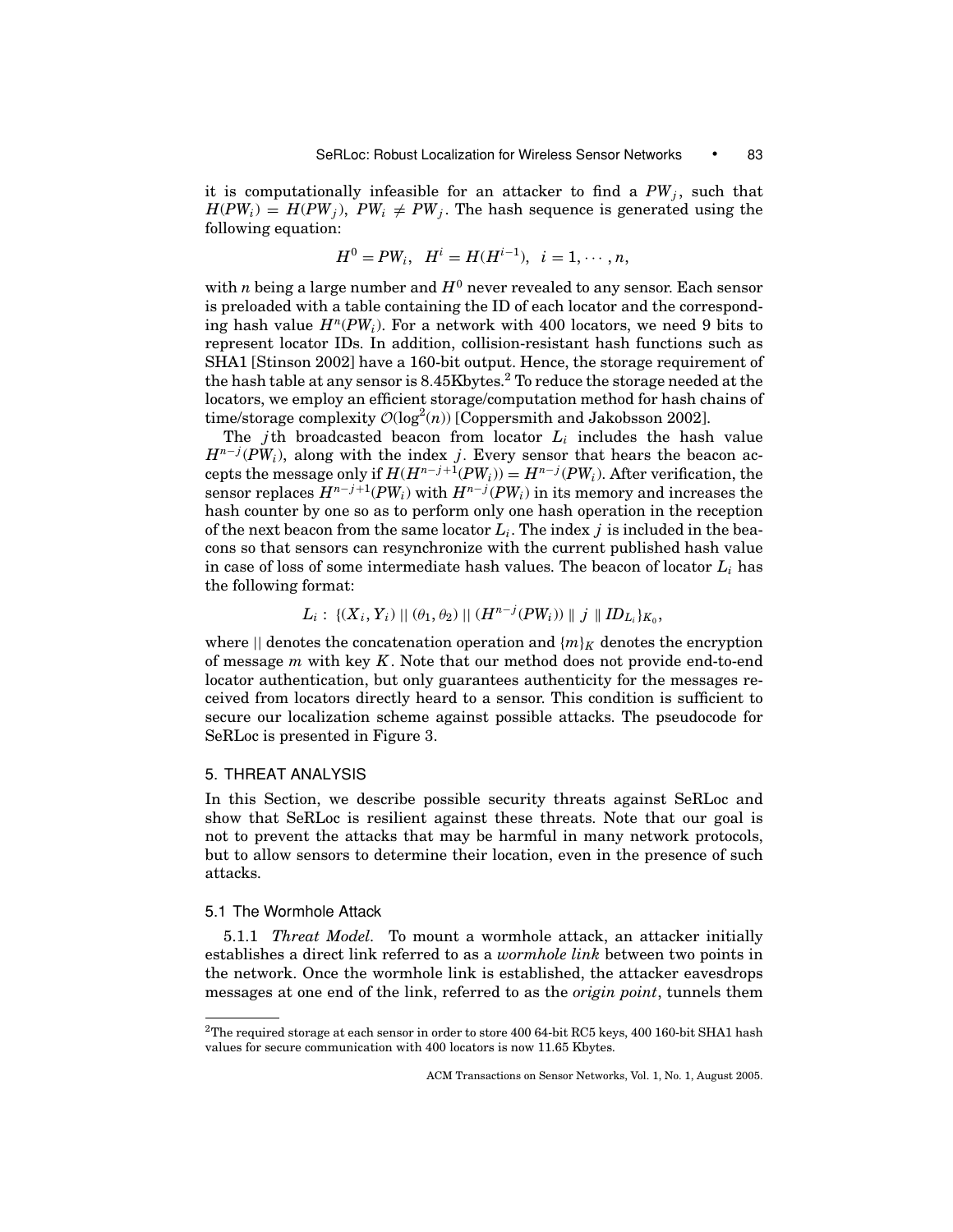*SeRLoc: Secure Range-Independent Localization Scheme*  $L$  :  $\mathbf{broadcast}\ L_i: \ \{\ (X_i, Y_i) \mid \mid (\theta_1, \theta_2) \mid \mid (H^{n-j}(PW_i)) \parallel j \parallel ID_{L_i}\ \}_{K_0}$  $LH_s = \{L_i : ||s - L_i|| \leq R\} \bigcap \{H(H^{n-j}(PW_i)) = H^{n-j+1}(PW_i)\}$  $s:$ **define**  $A_s = [X_{\text{max}} - R, X_{\text{min}} + R, Y_{\text{max}} - R, Y_{\text{min}} + R]$ *for k=1:res for w=1:res*  $g(k,w)=(x_{\textit{g}_i}, \textit{y}_{\textit{g}_i})=\left(X_{\text{max}}-R+k\frac{X_{\text{max}}-X_{\text{min}}}{\textit{res}}, \textit{Y}_{\text{max}}-R+w\frac{Y_{\text{max}}-Y_{\text{min}}}{\textit{res}}\right)$ *for*  $z = 1$  *:*  $|LH_s|$  $if \{\|g(k, w) - L_z\| \le R\} \bigcap {\{\theta_1 \le \angle g(k, w) \le \theta_2\}}$  $GST(k, w) = GST(k, w) + 1$  $MG_s = \{g(k, w) : \{k, w\} = \arg \max GST\}$  $\tilde{s}$  : ( $x_{est}$ ,  $y_{est}$ ) =  $\begin{pmatrix} 1 \end{pmatrix}$  $|M G_s|$  $\sum_{s=1}^{\lvert\bm{M}\bm{G}_{s}\rvert}$  $\sum_{i=1}^{M G_S\vert} x_{g_i}, \frac{1}{\vert MG_s\vert}$  $\sum_{s=1}^{\lvert\bm{M}\bm{G}_{s}\rvert}$  $\sum_{i=1}^{\ } y_{g_i}$  $\setminus$ 

Fig. 3. The pseudocode of SeRLoc.



Fig. 4. (a) Wormhole attack: an attacker records beacons in area *B*, tunnels them via the wormhole link in area *A*, and rebroadcasts them. (b) Computation of the common area *Ac*, where locators are heard to both *s*, *O*.

through the wormhole link and replays them at the other end, referred to as the *destination point*. The wormhole attack is very difficult to detect since it is launched without compromising any host or the integrity and authenticity of the communication [Hu et al. 2003; Papadimitratos and Haas 2002].

In the case of SeRLoc, an attacker records the beacons transmitted from locators at the origin point and replays them at the destination point, thus providing false localization information to the sensors attacked. In Figure 4(a), the attacker records beacons at region *B*, tunnels them via the wormhole link in region *A*, and replays them, thus leading sensor *s* to believe that it can hear locators  ${L_1 \sim L_8}$ .

5.1.2 *Detecting Wormholes in SeRLoc.* We now show how a sensor can detect a wormhole attack using two properties: the *single message/sector per locator* property and the *communication range constraint* property.

*Single Message/Sector per Locator Property.* The origin point *O* of the wormhole attack defines the set of locators  $LH_s^r$  replayed to the sensor  $s$  under attack.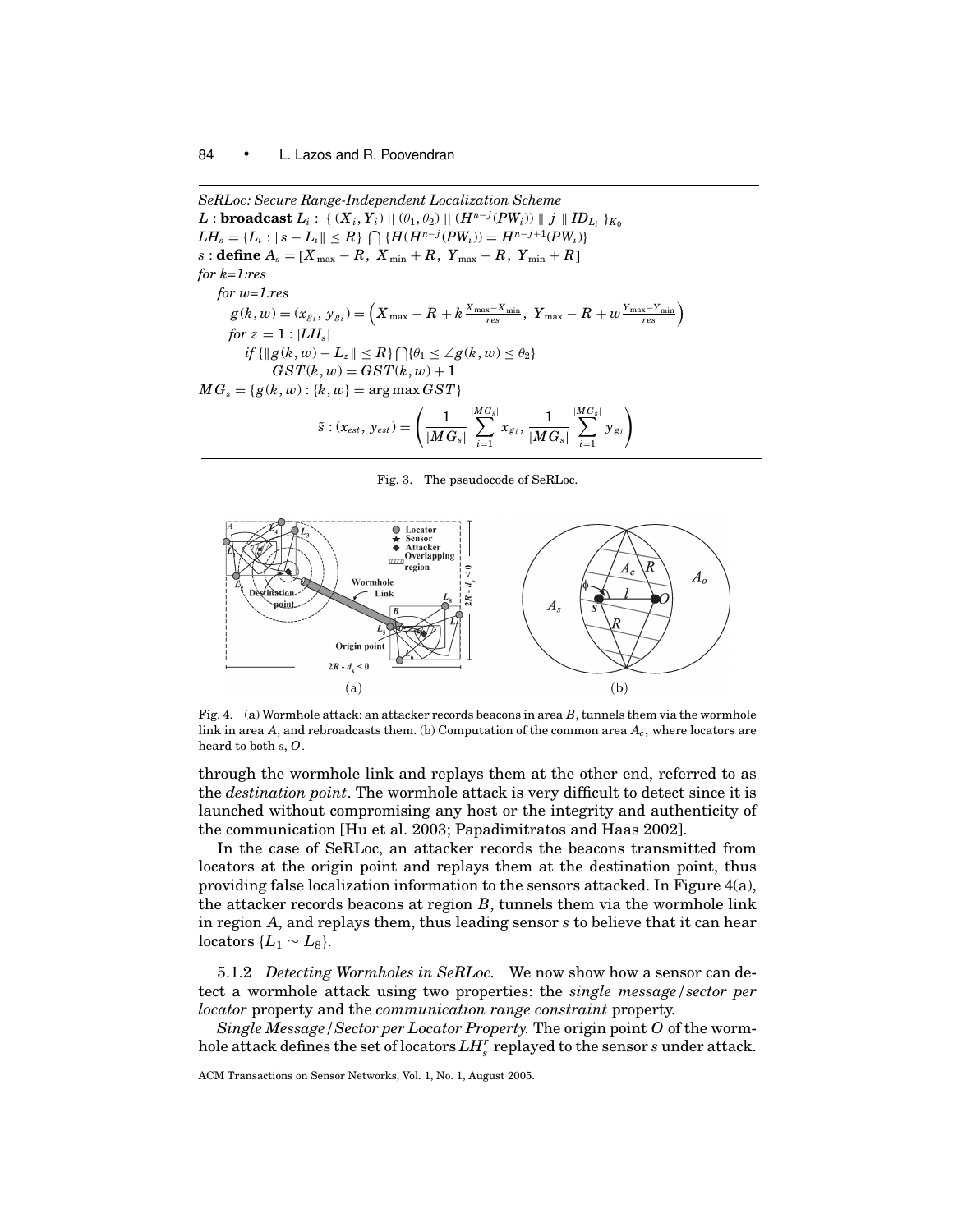

Fig. 5. (a) Single message/sector per locator property: a sensor *s* cannot hear two messages authenticated with the same hash value. (b) Communication range violation property: a sensor *s* cannot hear two locators more than 2*R* apart. (c) Combination of the two properties for wormhole detection.

The location of the sensor defines the set of locators  $LH_s^d$  directly heard to the  $sensor \,s$  , with  $LH_s = LH_s^r \cup LH_s^d$  . Based on the single message/sector per locator property we show that the wormhole attack is detected when  $LH_{s}^{r} \, \cap \, LH_{s}^{d} \neq \emptyset.$ 

LEMMA 5.1. *Single message per locator/sector property: reception of multiple messages authenticated with the same hash value is due to replay, multipath effects, or imperfect sectorization.*

PROOF. In the absence of any attack, it is feasible for a sensor to hear multiple sectors due to multipath effects. In addition, a sensor located at the boundary of two sectors can also hear multiple sectors even if there is no multipath or attack. We assume that all sectors are transmitted simultaneously, and the same but fresh hash value is used to authenticate them per beacon transmission. Hence, sensors will only accept the first message arriving from any sector of the same locator per transmission.

Due to the use of an identical but fresh hash in all sectors per transmission, if an adversary replays a message from any sector of a locator directly heard by the sensor under attack, the sensor will have already received the hash via the direct path and, hence, detect the attack and reject the message.  $\Box$ 

If we consider reception of multiple messages containing the same hash value due to multipath effects or imperfect sectorization to be a replay attack, a sensor will always assume it is under attack when it receives messages with the same hash value. Hence, an adversary launching a wormhole attack will always be  $\det$  detected if it replays a message from locator  $L_i \in LH_s^d$  , that is, if  $LH_s^r \cap LH_s^d \neq 0$ Ø. In Figure 5(a),  $A_s$  denotes the area where,  $L_i\,\in\, L\!H_s^d$  (circle of radius  $R$  $\mathbf{c}$  centered at *s*),  $A_o$  denotes the area where  $L_i \in LH_s^r$  (circle of radius  $R$  centered at *O*), and the shaded area  $A_c$  denotes the common area  $A_c = A_s \cap A_o$ .

CLAIM 5.2. *The detection probability P*(*SG*) *due to the single message/sector per locator property is equal to the probability that at least one locator lies within an area of size Ac*, *and is given by*

$$
P(SG) = 1 - e^{-\rho_L A_c}, \quad with \ \ A_c = 2R^2\phi - Rl\sin\phi, \quad \phi = \cos^{-1}\frac{l}{2R}, \tag{8}
$$

*with l as the distance between the origin point and the sensor under attack.*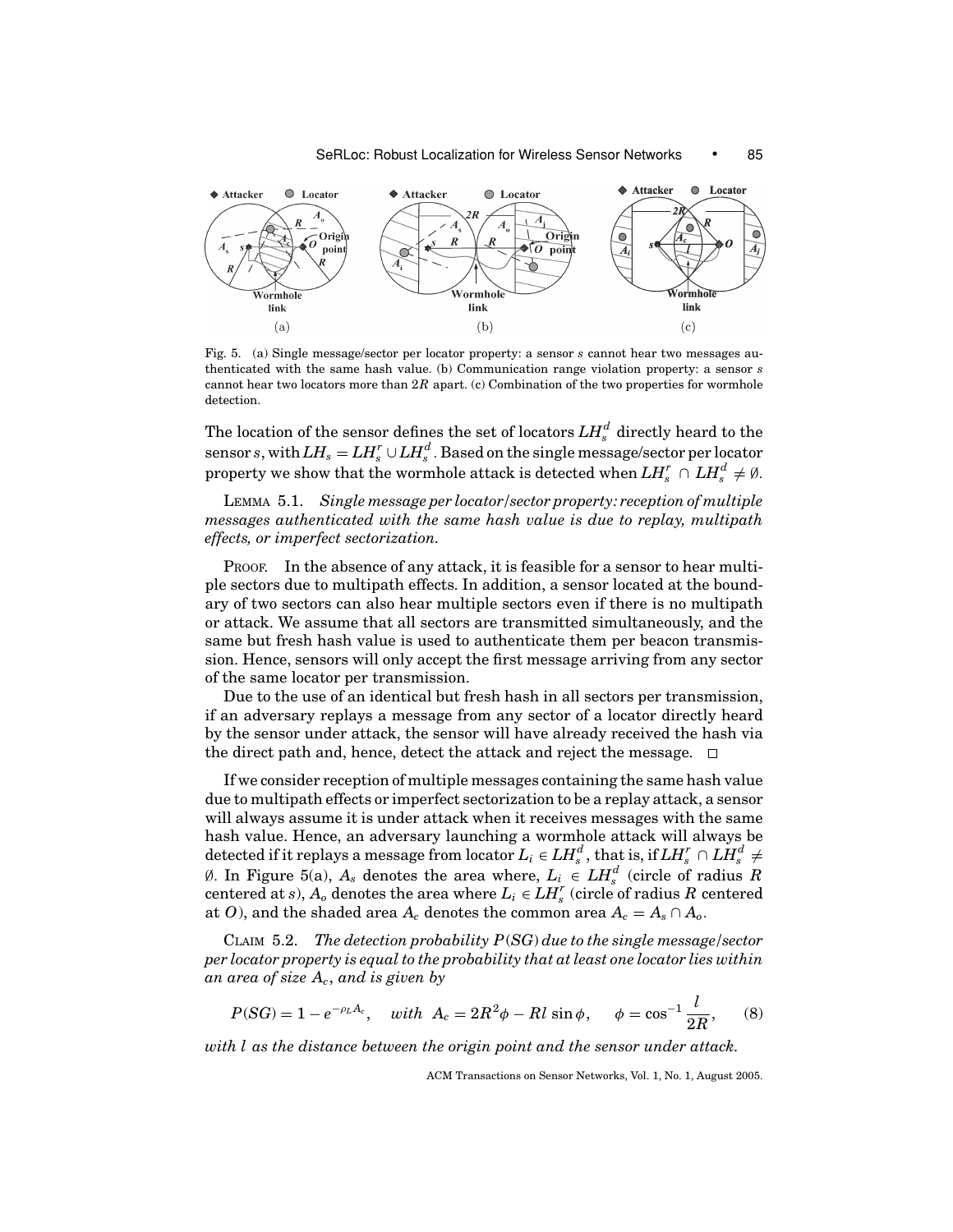

Fig. 6. Wormhole detection probability based on, (a) the single message/sector per locator property, *P*(*SG*). (b) A lower bound on the wormhole detection based on the communication range violation property, *P*(*CR*). (c) A lower bound on the wormhole detection probability for SeRLoc.

**PROOF.** If a locator  $L_i$  lies inside  $A_c$ , it is less than  $R$  units away from a sensor *s* and, therefore,  $L_i \in LH_s^d$ . Locator  $L_i$  is also less than  $R$  units away from the origin point of the attack *O*, and, therefore,  $L_i \in LH_s^r$ . Hence, if a locator lies inside  $A_c$ ,  $LH_s^r \cap LH_s^d \, \neq \emptyset$ , and the attack is detected due to the single message/sector per locator property. The detection probability  $P(SG)$  is equal to the probability that at least one locator lies within  $A_c$ . If  $LH_{A_c}$  denotes the set of locators located within area *Ac* then:

$$
P(SG) = P(|LH_{A_c}| \ge 1) = 1 - P(|LH_{A_c}| = 0) = 1 - e^{-\rho_L A_c}, \tag{9}
$$

where  $A_c$  can be computed from Figure 4(b) to be:

$$
A_c = 2R^2\phi - Rl\sin\phi, \quad \phi = \cos^{-1}\frac{l}{2R},\tag{10}
$$

with  $l = ||s - O||$ .  $\square$ 

Figure 6(a) presents the detection probability *P*(*SG*) vs. the locator density  $\rho_L$  and the distance  $\|s - O\|$  between the origin point and the sensor under attack, normalized over *R*. We observe that if  $||s - O|| \geq 2R$ , then  $A_c = 0$ , and the use of the single message/sector per locator property is not sufficient to detect a wormhole attack. For distances  $||s - O|| \geq 2R$ , a wormhole attack can be detected using the following communication range constraint property.

*Communication Range Violation Property.* Given the coordinates of node *s*, all locators *LHs* heard by *s* should lie within a circle of radius *R*, centered at *s*. Since node *s* is not aware of its location, it relies on its knowledge of the locatorto-sensor communication range  $R$  to verify that the set  $LH<sub>s</sub>$  satisfies Lemma 5.3.

LEMMA 5.3. *Communication Range Constraint Property: A sensor s cannot hear two locators*  $L_i, L_j \in LH_s$ , more than 2*R apart*, that is,  $\|L_i - L_j\|$  ≤ 2*R*, ∀ $L_i$ ,  $L_j$  ∈  $LH_s$ .

PROOF. Any locator  $L_i \in LH_s$  has to lie within a circle of radius R, centered at the sensor *s* (area  $A_s$  in Figure 5(b)),  $||L_i - s|| \le R$ ,  $\forall L_i \in LH_s$ . Hence,

$$
||L_i - L_j|| = ||L_i - s + s - L_j|| \le ||L_i - s|| + ||s - L_j|| \le R + R = 2R. \tag{11}
$$

 $\Box$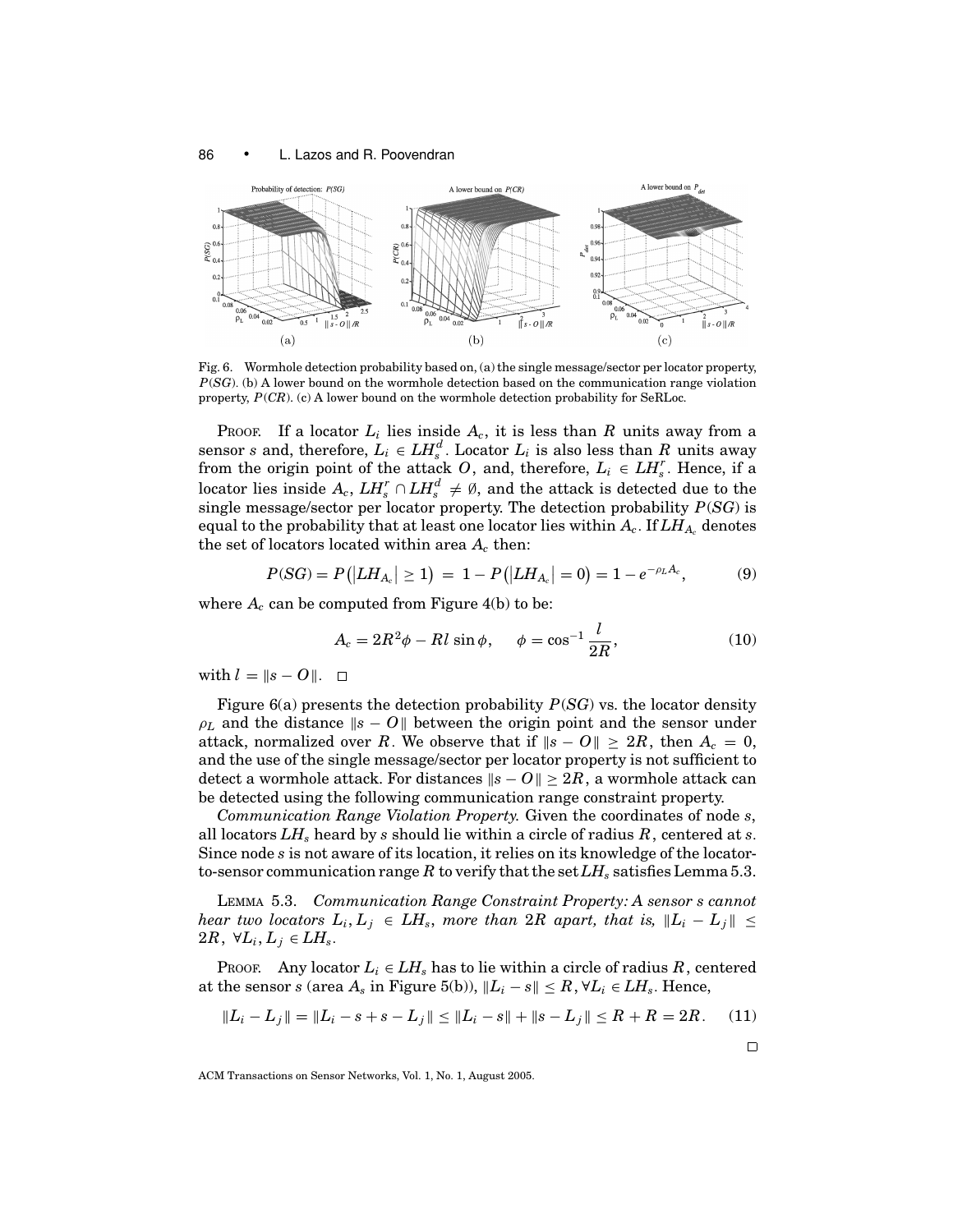Using the coordinates of  $LH_s$ , a sensor can detect a wormhole attack if the communication range constraint property is violated. We now compute the detection probability *P*(*CR*) due to the communication range constraint property.

CLAIM 5.4. *A wormhole attack is detected due to the communication range constraint property, with a probability:*

$$
P(CR) \ge (1 - e^{-\rho L A_i^*})^2, \quad A_i^* = x\sqrt{R^2 - x^2} - R^2 \tan^{-1} \left( \frac{x\sqrt{R^2 - x^2}}{x^2 - R^2} \right), \quad (12)
$$

 $where x = \frac{\|s-O\|}{2}.$ 

PROOF. Consider Figure 5(b), where  $||s - O|| = 2R$ . If any two locators within *As*, *Ao* have a distance larger that 2*R*, a wormhole attack is detected. Though *P*(*CR*) is not easily computed analytically, we can obtain a lower bound on *P*(*CR*) by considering the following event. In Figure 5(b), the vertical lines defining shaded areas  $A_i$ ,  $A_j$ , are perpendicular to the line connecting *s*, *O*, and have a separation of  $2R$ . If there is at least one locator  $L<sub>i</sub>$  in the shaded area  $A_i$  and at least one locator  $L_j$  in the shaded area  $A_j$ , then  $||L_i - L_j|| > 2R$ , and the attack is detected. Note that this event does not include all possible locations of locators for which  $\|L_i - L_j\| > 2R$ , and hence it yields a lower bound. If  $\mathcal{LH}_{A_i,A_j}$  denotes the event  $(|LH_{A_i}| > 0 \cap |LH_{A_j}| > 0)$  then,

$$
P(CR) = P(||L_i - L_j|| > 2R, L_i, L_j \in LH_s)
$$
  
\n
$$
\geq P(CR \cap \mathcal{LH}_{A_i, A_j})
$$
\n(13)

$$
= P\left(CR \mid \mathcal{L}\mathcal{H}_{A_i,A_j}\right) P\left(\mathcal{L}\mathcal{H}_{A_i,A_j}\right) \tag{14}
$$

$$
= P\left(\mathcal{L}\mathcal{H}_{A_i,A_j}\right) \tag{15}
$$

$$
= (1 - e^{-\rho_L A_i})(1 - e^{-\rho_L A_j}), \qquad (16)
$$

where (13) follows from the fact that the probability of the intersection of two events is always less or equal to the probability of one of the events; (14) follows from the definition of the conditional probability; (15) follows from the fact that when  $\mathcal{LH}_{A_i,A_j}$  is true, we always have a communication range constraint violation (*P*(*CR* | L<sup> $\mathcal{H}_{A_i, A_j}$ ) = 1); and (16) follows from the fact that  $A_i, A_j$  are</sup> disjoint areas and that locators are randomly deployed.

We can maximize the lower bound of  $P(CR)$  by finding the optimal values  $A_i^*$ ,  $A_j^*$ . In Appendix 2, we prove that the lower bound in (16) attains its maximum value when  $A_i^* = \max_i \{A_i\}$ , subject to the constraint  $A_i = A_j \; (A_i, A_j \; \text{are}$ symmetric). We also prove that  $A_i^*, A_j^*$ , are expressed by

$$
A_i^* = A_j^* = x\sqrt{R^2 - x^2} - R^2 \tan^{-1} \left( \frac{x\sqrt{R^2 - x^2}}{x^2 - R^2} \right), \text{ and } x = \frac{\|s - O\|}{2}.
$$
 (17)

Inserting (17) into (16) yields the required result,  $P(CR) \geq (1 - e^{-\rho_L A_i^*})^2$ .

In Figure 6(b), we show the maximum lower bound on *P*(*CR*) vs. the locator density  $\rho_L$ , and the distance  $\|s - O\|$  normalized over *R*. The lower bound on *P*(*CR*) increases with the increase of  $\|s - O\|$  and attains its maximum value for  $\|s - O\|$  = 4*R* when  $A_i^* = A_j^* = \pi R^2$ . For distances  $\|s - O\|$  >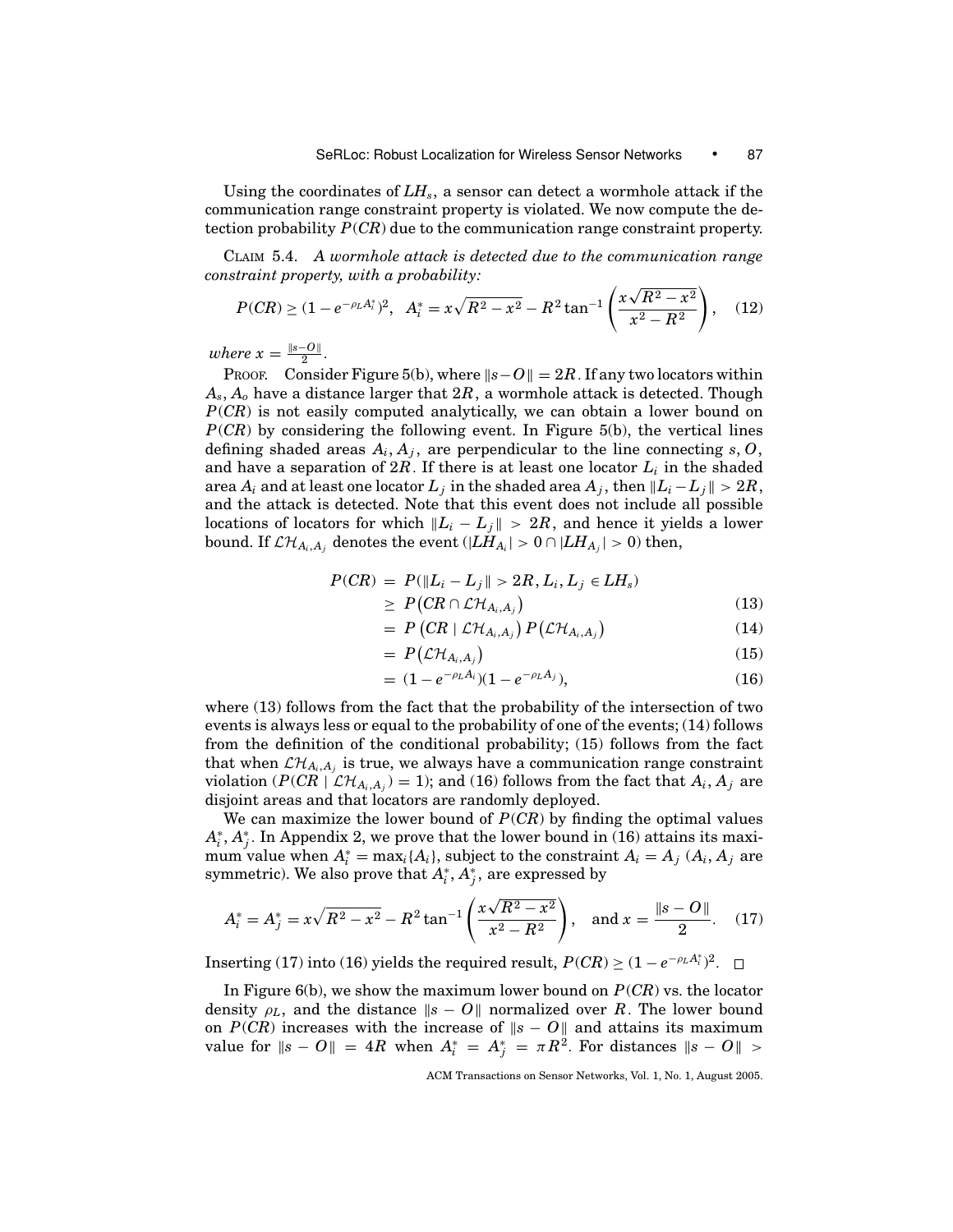4*R* a wormhole attack is always detected based on the communication range constraint property since any locator within  $A_0$  will be more than 2*R* apart from any locator within *As*.

*Detection Probability Pdet of the Wormhole Attack Against SeRLoc.* We now combine the two detection mechanisms, namely the single message/sector per locator property and the communication range constraint property for computing the detection probability of a wormhole attack against SeRLoc.

CLAIM 5.5. *The detection probability of a wormhole attack against SeRLoc*  $i$ *s lower bounded by*  $P_{det} \geq (1 - e^{-\rho_L A_c}) + (1 - e^{-\rho_L A_i^*})^2 e^{-\rho_L A_c}$ *.* 

PROOF. In the computation of the communication range constraint property, by setting  $A_i = A_j$  and maximizing  $A_i$  regardless of the distance  $||s - O||$ , the areas  $A_i$ ,  $A_j$ , and  $A_c$  do not overlap as shown in Figure 5(c). Hence, the corresponding events of finding a locator at any of these areas are independent and we can derive a lower bound on the detection probability  $P_{det}$  by combining the two properties.

$$
P_{det} = P(SG \cup CR) = P(SG) + P(CR) - P(SG)P(CR)
$$
  
=  $P(SG) + P(CR)(1 - P(SG))$   
 $\geq (1 - e^{-\rho_L A_c}) + (1 - e^{-\rho_L A_c^*})^2 e^{-\rho_L A_c}.$  (18)

The left side of (18) is a lower bound on  $P_{det}$  since  $P(CR)$  was also lower bounded. □

In Figure 6(c), we show the lower bound on  $P_{det}$  vs. the locator density  $\rho_L$  and the distance  $\|s - Q\|$  normalized over *R*. For values of  $\|s - O\| > 4R$ ,  $P_{CR} = 1$ since any  $L_i \in LH_s^d$  will be more than  $2R$  away from any  $L_j \in LH_s^r$  and hence, the wormhole attack is always detected. From Figure  $6(c)$ , we observe that a wormhole attack is detected with a probability very close to unity, independent of the origin and destination point of the attack. The intuition behind (18) is that there is at most  $(1 - P_{det})$  probability for a specific realization of the network to have an origin and destination point where a wormhole attack would be successful. Even if such realization occurs, the attacker has to acquire full knowledge of the network topology and, based on the geometry, locate the origin and destination point where the wormhole link can be established.

*Location Resolution Algorithm.* Although a wormhole can be detected using one of the two detection mechanisms, a sensor *s* under attack cannot distinguish the set of locators directly heard  $LH^d_s$  from the set of locators replayed  $LH^r_s$  and hence, estimate its location. To resolve the location ambiguity sensor *s* executes the *Attach to Closer Locator Algorithm* (ACLA).

 $\Lambda$ ssume that a sensor authenticates a set of locators  $LH_s = LH_s^d \cup LH_s^r,$  but detects that it is under attack.

*Step* 1. Sensor *s* broadcasts a randomly generated nonce  $\eta_s$  and its  $ID_s$ .

*Step* 2*.* Every locator hearing the broadcast of sensor *s* replies with a beacon that includes localization information and the nonce  $\eta_s$ , encrypted with the pairwise key  $K_s^{L_i}$  instead of the broadcast key  $K_0$ . The sensor identifies the  $\frac{1}{2}$  locator  $L'_i$  that replies first with an authentic message that includes  $\eta_s$ .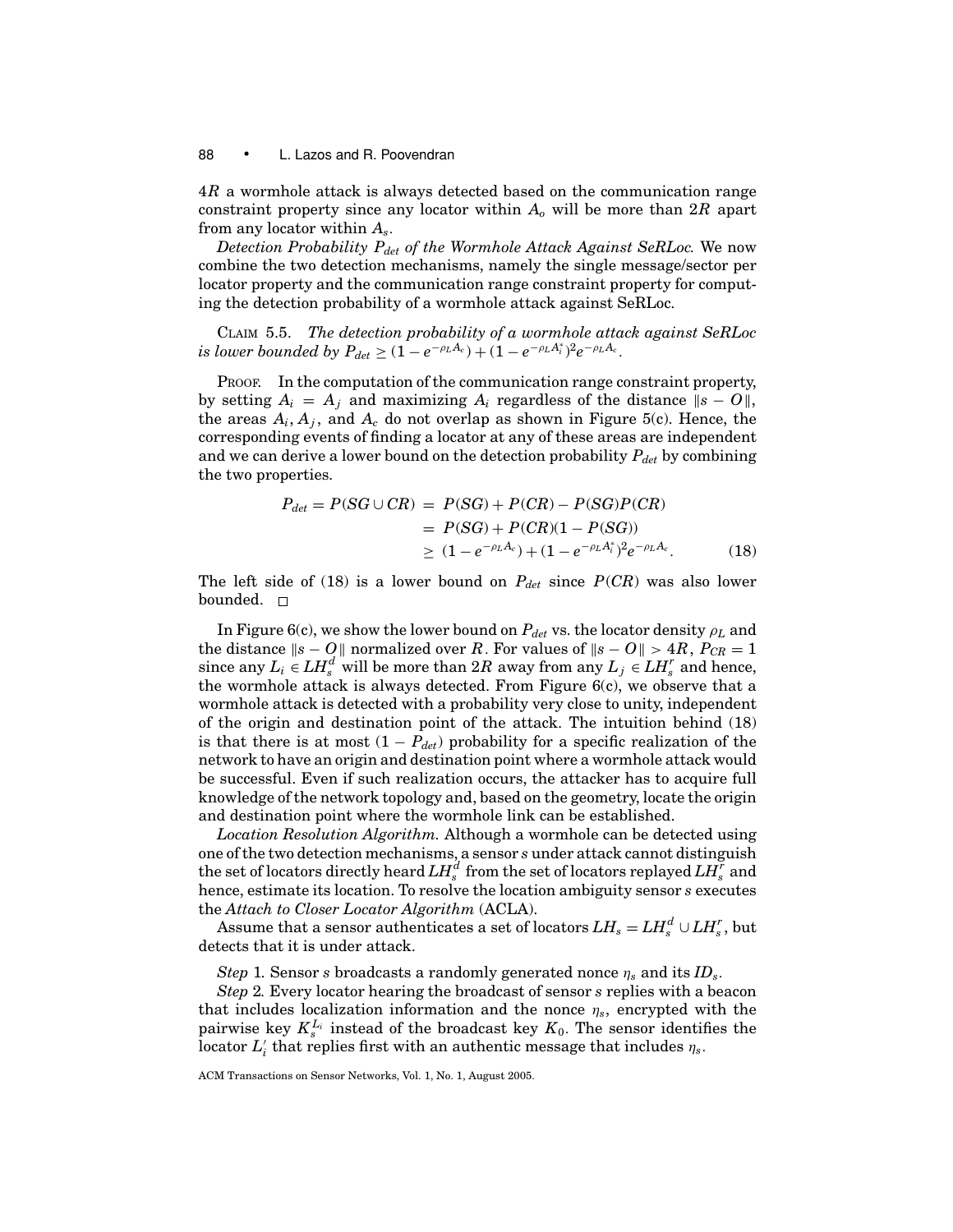*Attach to Closer Locator Algorithm (ACLA)*  $s:$ **broadcast** {  $\eta_s \parallel ID_s$  }  $if L<sub>i</sub>$  *hears* { $\eta_s \parallel ID_s$ } **reply**  $L_i$  : { $\eta_s \parallel (X_i, Y_i) \parallel (\theta_1, \theta_2) \parallel (H^{n-j}(PW_i)) \parallel j \parallel ID_{L_i} \}_{K_s^{L_i}}$ *L <sup>i</sup>* : *first authentic reply from a locator.*  $LH^d_s = \{L_i \in LH_s: sector\{L_i\}~intersects~sector\{L'_i\}\}$  $s:$  **execute**  $SeRLoc$  with  $LH_s = LH_s^d$ 

Fig. 7. The pseudocode of ACLA.

*Step* 3*.* Sensor *s* identifies the set  $LH_s^d$  as all the locators whose sectors  $\alpha$  overlap with the sector of  $L'_i$ , and executes SeRLoc with  $LH_s = LH_s^d$ .

The pseudocode of ACLA is presented in Figure 7. Note that the closest locator to sensor *s* will always reply first if it directly hears the broadcast from *s* and not through a replay from an adversary. In order for an adversary to force sensor  $s$  to accept set  $LH_s^r$  as the valid locator set, it can only replay the nonce  $\eta_s$  to a locator  $\overline{L}_i \in LH_s^r$ , record the reply, tunnel via the wormhole, and replay it in the vicinity of *s*. However, a reply from a locator in  $LH_s^r$  will arrive later than any reply from a locator in  $LH_s^d$  since locators in  $LH_s^r$  are further away  ${\rm from}\ s\ {\rm than}\ {\rm locations}\ {\rm in}\ L H^d_s$  .

To execute ACLA, a sensor must be able to communicate bidirectionally with at least one locator. The probability  $P_{s\to L}$  of a sensor having a bidirectional link with at least one locator, and the probability  $P_{bd}$  that *all* sensors can bidirectionally communicate with at least one locator can be computed as:

$$
P_{s \to L} = 1 - e^{-\rho_L \pi r^2 G^{\frac{2}{\gamma}}}, \quad P_{bd} = \left(1 - e^{-\rho_L \pi r^2 G^{\frac{2}{\gamma}}}\right)^{|S|}.
$$
 (19)

Hence, we can select the system parameters  $\rho_L$ ,  $G$  so every sensor has a bidirectional link with at least one locator with any desired probability.

# 5.2 Sybil Attack

*Threat Model.* In the Sybil attack [Douceur 2002; Newsome et al. 2004], an adversary is able to fabricate legitimate node IDs or assume the IDs of existing nodes in order to impersonate multiple network entities. Unlike the wormhole attack, in the Sybil attack model, the adversary may have access to cryptographic quantities necessary to assume node IDs. Hence, the adversary can insert bogus information into the network. A solution for the Sybil attack for WSNs was recently proposed in Newsome et al. [2004].

*Sybil Attack Against SeRLoc.* In SeRLoc, sensors do not rely on other sensors to compute their location. Therefore, an attacker has no incentive to assume sensor IDs. An adversary can impact SeRLoc if it successfully impersonates locators. Since sensors are preloaded with valid locator IDs along with the hash values corresponding to the head of the reversed hash chain, an adversary can only duplicate existing locator IDs by compromising the globally shared key *K*0.

Once  $K_0$  has been compromised, the adversary has access to both locators IDs, the hash chain values published by the locators as well as the coordinates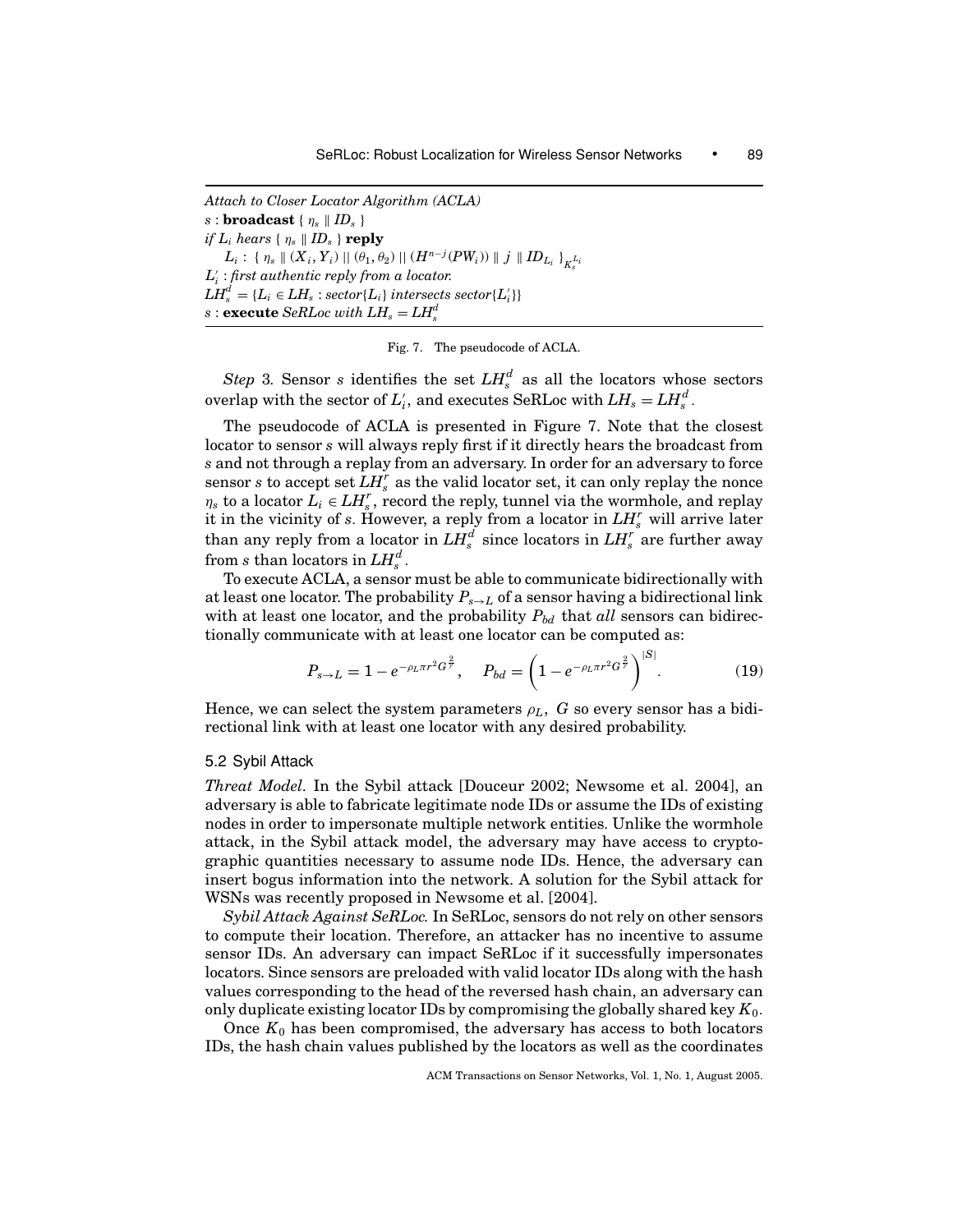of the locators. Since sensors always have the latest published hash values from the locators that they directly hear, an adversary can only impersonate locators that are not directly heard to the sensors under attack. The adversary can generate bogus beacons, attach an already published hash value from a locator not heard by the sensor under attack, and encrypt it with the compromised *K*0.

Depending on the type of locators used, static or mobile, an adversary can impersonate locators in different ways. If the locators are static and their location is known before deployment, the coordinates of all locators can be preloaded to every sensor. Hence, the adversary cannot advertise a location that is different from the actual coordinates of an impersonated locator. In such a case, the Sybil attack is equivalent to a replay attack since the adversary cannot alter the content of the beacons.3 If the locators are mobile, or their coordinates cannot be preloaded to the sensors before deployment, the adversary can place the impersonated locators to arbitrary positions. Hence, by impersonating a higher number of locators than the ones directly heard by the sensor under attack, the adversary can compromise the majority vote scheme of SeRLoc and displace the sensor.

*Defense Against the Sybil Attack.* Though we do not provide a mechanism to prevent an adversary from impersonating locators except for the ones directly heard by a sensor, we can still determine the position of sensors in the presence of Sybil attack. In the case where sensors know a priori the coordinates of the locators, the sensor can detect the Sybil attack with the same mechanisms used for the wormhole attack since the Sybil attack becomes a beacon replay. In the case where the coordinates of the locators are not preloaded to the sensors, an adversary can manipulate the coordinates of the impersonated locators so that neither of the wormhole defense mechanisms detect an anomaly. The adversary needs to impersonate more than  $LH_s^d$  locators in order to displace the sensor  $s.$ To avoid sensor displacement, we propose the following enhancement.

Since the locator density  $\rho_L$  is known before deployment, we can select a threshold value *L*max as the maximum allowable number of locators heard by each sensor. If a sensor hears more than  $L_{\text{max}}$  locators, it assumes that it is under attack and executes ALCA to determine its position. The probability that a sensor  $s$  hears more than  $L_{\text{max}}$  locators is given by

$$
P(|LH_s| \ge L_{\text{max}}) = 1 - P(|LH_s| < L_{\text{max}}) = 1 - \sum_{i=0}^{L_{\text{max}}-1} \frac{(\rho_L \pi R^2)^i}{i!} e^{-\rho_L \pi R^2}. \tag{20}
$$

Using (20), we can select the value of  $L_{\text{max}}$  so that there is a very small probability for a sensor to hear more than  $L_{\text{max}}$  locators, while there is a very high probability for a sensor to hear more than  $\frac{L_{\text{max}}}{2}$  locators. If a sensor hears more than  $L_{\text{max}}$  locators without being under attack, the detection mechanism will result in a false positive alarm and force the sensor to execute ACLA to successfully locate itself. However, if a sensor hears less than  $\frac{L_{\text{max}}}{2}$ , the sensor is vulnerable to a Sybil attack. Therefore, we must select a threshold *L*max so that any sensor hears less than  $\frac{L_{\text{max}}}{2}$  locators with a probability very close to zero.

<sup>&</sup>lt;sup>3</sup>The adversary can alter the angle information contained in the beacon. However, this is equivalent to replaying the beacon of another sector.

ACM Transactions on Sensor Networks, Vol. 1, No. 1, August 2005.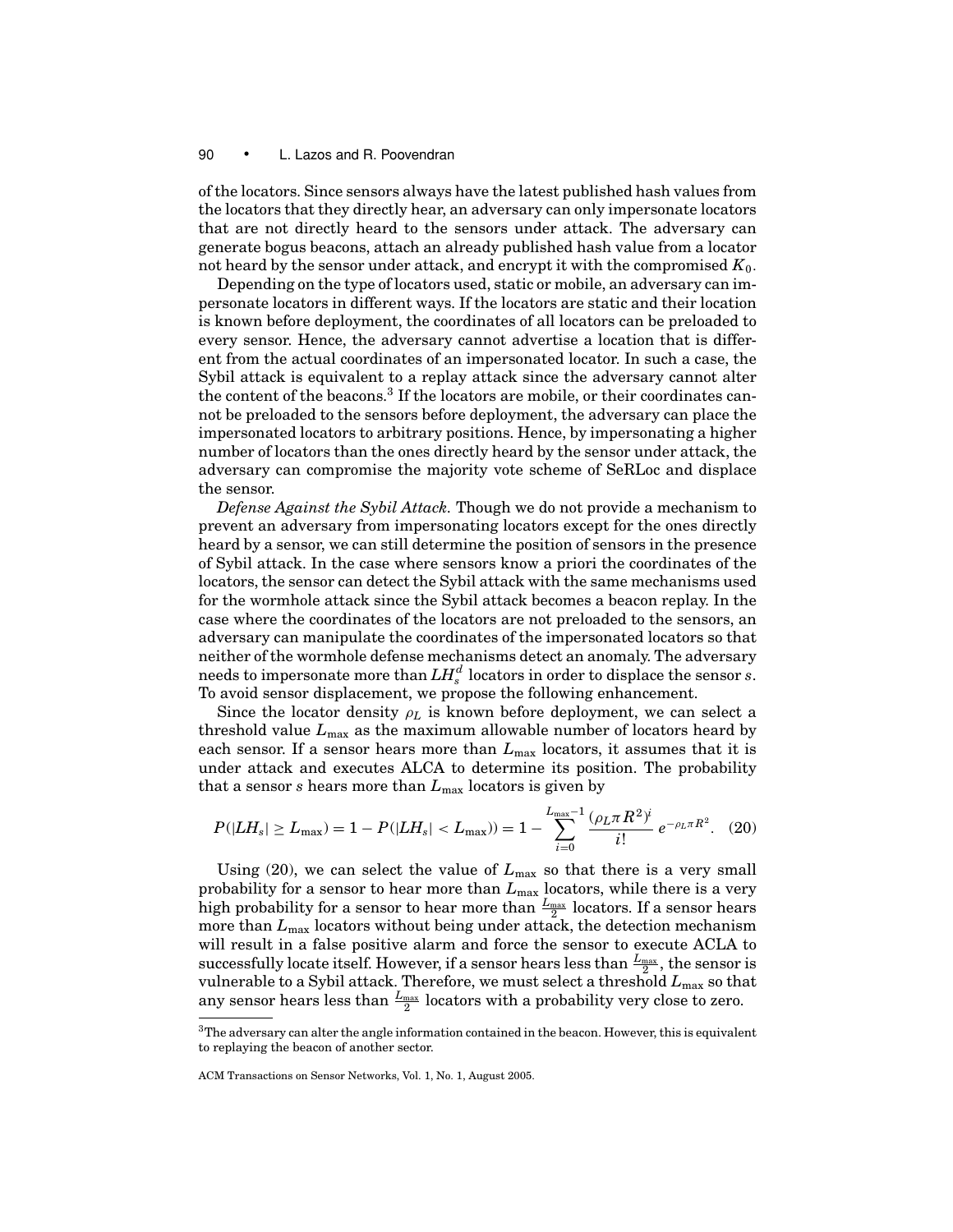

Fig. 8.  $P(|LH_s| \ge L_{\text{max}})$ , vs.  $L_{\text{max}}$  for varying locator densities  $\rho_L$ .

In Figure 8, we show  $P(|LH_s| \ge L_{\text{max}})$  vs.  $L_{\text{max}}$ , for varying locator densities  $\rho_L$ . Based on Figure 8, we can select the appropriate  $L_{\text{max}}$  for each value of  $\rho_L$ . For example, when  $\rho_L = 0.03$ , a choice of  $L_{\text{max}} = 46$  allows a sensor to localize itself when under Sybil attack with a probability  $P(|LH_s| \geq 23) = 0.995$ , while the false positive alarm probability is  $P(|LH_s| > 46) = 0.1045$ .

#### 5.3 Compromised Network Entities

In this section, we examine the robustness of SeRLoc against compromised network entities. We consider a sensor node or a locator node to be compromised if an attacker assumes full control over the behavior of the node and knows all the keys stored at the compromised node.

*Compromised Sensors.* Though sensors are assumed to be easier to compromise, an attacker has no incentive to compromise sensors since they do not actively participate in the localization procedure. The only benefit in compromising a sensor is to gain access to the globally shared key  $K_0$ .

*Compromised Locators.* An adversary that compromises a locator *Li* gains ac- $\cos$  to the globally shared key  $K_0$ , the pairwise keys  $K_s^{L_i}$  that the compromised locator shares with every sensor, as well as all the hash values of the locator's hash chain. By compromising a single locator, the adversary can displace any sensor by impersonating the compromised locator from a position closer to the sensor under attack compared to the closest legitimate locator. The adversary impersonates multiple locators in order to force location ambiguity to the sensor under attack. Once the attack is detected, sensor *s* executes ACLA to resolve its location ambiguity. Since the adversary is closer to the sensor *s* than the closest legitimate locator, its reply will arrive to *s* first. Hence, *s* will assume that the impersonated set of locators is the valid one and will be displaced.

To avoid sensor displacement by a single locator compromise, we can intensify the resilience of SeRLoc to locator compromise by involving more than one locators in the location resolution algorithm at the expense of higher communication overhead. A sensor *s* under attack can execute the *Enhanced Location Resolution Algorithm* (*ELRA*) that follows.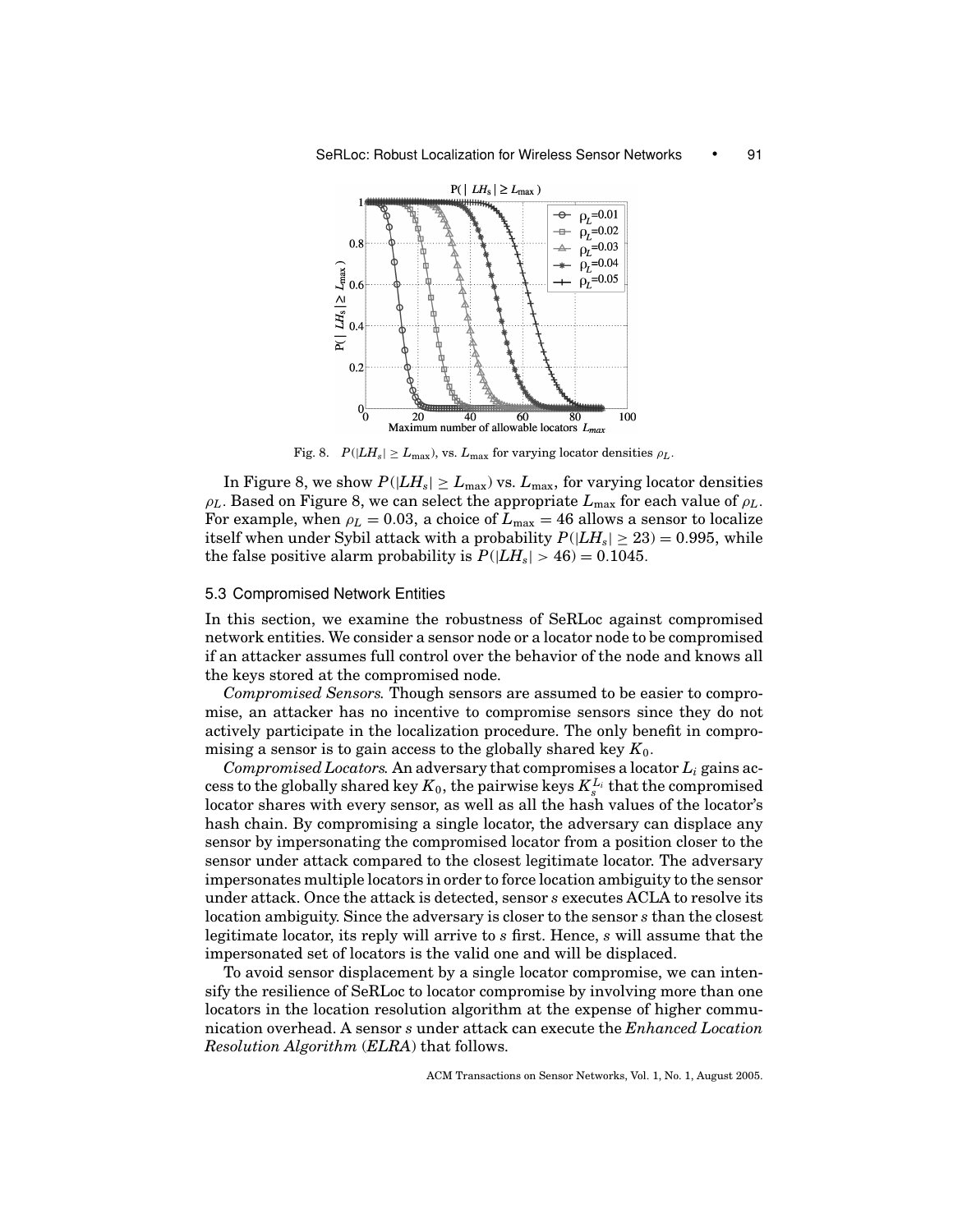*Enhanced Location Resolution Algorithm* (*ELRA*)  $s:$ **broadcast** { $\eta_s \parallel LH_s \parallel ID_s$  }  $RL_s = \{L_i : ||s - L_i|| \leq r_{sL}\}$  $RL_s$  : **broadcast** {  $\eta_s$  ||  $LH_s$  ||  $ID_s$  ||  $(X_i, Y_i)$  ||  $H^{n-k}(PW_i)$  ||  $j$  ||  $ID_{L_i}$  } $_{K_0}$  $BL_s = \{L_i : \|RL_s - L_i\| \leq r_{LL}\} \bigcap LH_s$  $BL_s$  : **broadcast** {  $\eta_s \parallel (X_i, Y_i) \parallel (\theta_1, \theta_2) \parallel H^{n-k}(PW_i) \parallel j \parallel ID_{L_i} \brace_{K_s^{L_i}}$ *s* : **collect** *first L*max *authentic beacons from BLs s* : **execute** *SeRLoc with collected beacons*

Fig. 9. The pseudocode for the Enhanced Location Resolution Algorithm (ELRA).

*Step* 1*.* Sensor *s* broadcasts a randomly generated nonce η*s*, the set of locators heard *LHs*, and its *IDs*.

$$
s: \{\eta_s \parallel LH_s \parallel ID_s\}.
$$

*Step* 2*.* Every locator *Li* receiving the broadcast from *s* appends its coordinates, the next hash value of its hash chain and its  $ID_{L_i}$ , encrypts the message with  $K_0$ , and rebroadcasts the message to all sectors.

$$
L_i: \{\eta_s \| LH_s \| ID_s \| (X_i, Y_i) \| H^{n-k}(PW_i) \| j \| ID_{L_i} \}_{K_0}.
$$
 (22)

*Step* 3*.* Every locator receiving the rebroadcast, verifies the authenticity of the message, and that the transmitting locator is within its range. If the verification is correct and the receiving locator belongs to *LHs*, the locator broadcasts a new beacon with location information and the nonce η*<sup>s</sup>* encrypted with the pairwise key with sensor *s*.

$$
L_i: \{\eta_s \parallel (X_i, Y_i) \parallel (\theta_1, \theta_2) \parallel H^{n-k}(PW_i) \parallel j \parallel ID_{L_i}\}_{K_s^{L_i}}.
$$
 (23)

*Step* 4*.* The sensor collects the first *L*max authentic replies from locators and executes SeRLoc with  $LH_s = L_{\text{max}}$ .

The pseudocode for the enhanced location resolution algorithm is presented in Figure 9. Note that for a locator to hear the sensor's broadcast, it has to be within a range  $r_{sL} = rG^{\frac{1}{\gamma}}$  from the sensor. Furthermore, in order for a the sensor to make the correct location estimate, all locators within a range *R* from *s* need to provide new beacon information.

CLAIM 5.6. *Every locator positioned within R from a sensor s is within the range of any locator positioned at a distance rsL from the sensor s*.

PROOF. For any locator positioned at a distance  $r_{sL}$  from the sensor *s* to reach any locator positioned at a distance *R* from sensor *s*, the following condition has to hold:  $r_{LL} \geq R + r_{sL}$ . Substituting the expressions for the communication ranges from Table I.

$$
RG^{\frac{2}{\gamma}} \ge R + rG^{\frac{1}{\gamma}} \Rightarrow \frac{R}{rG^{\frac{1}{\gamma}}} (G^{\frac{2}{\gamma}} - 1) \ge 1.
$$
 (24)

Since  $R \geq rG^{\frac{2}{\gamma}}$  by assumption, and  $G^{\frac{2}{\gamma}} \geq 1$ , the left side of (24) is always greater than one.  $\square$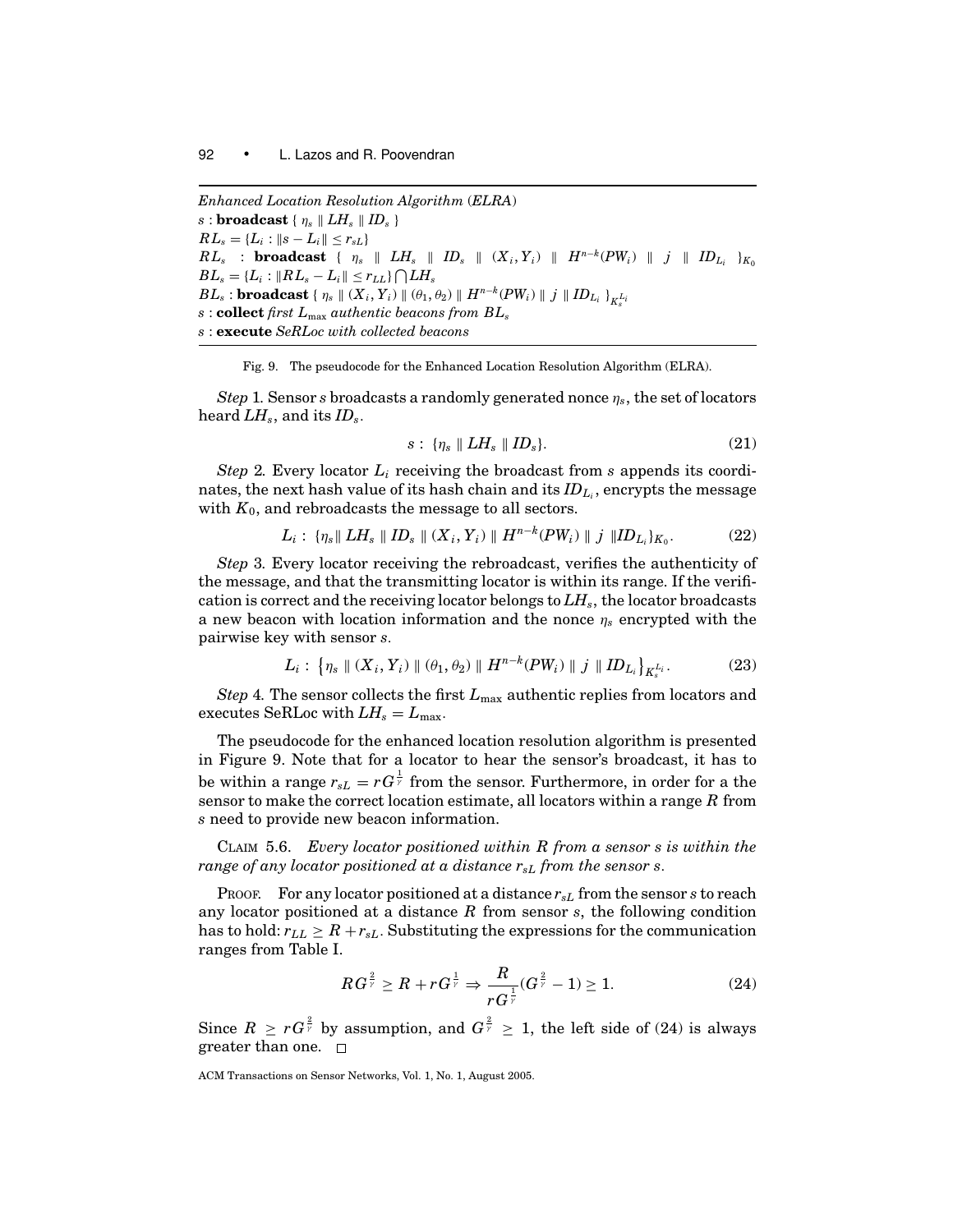Each beacon broadcast from a locator has to include the nonce  $\eta_s$  initially broadcasted by the sensor and be encrypted with the pairwise key between the sensor and the locator. Hence, given that the sensor has at least  $\frac{L_{\text{max}}}{2}$  locators within range *R* with very high probability (see Figure 8), the adversary has to compromise at least  $(\frac{L_{\text{max}}}{2} + 1)$  locators in order to compromise the majority vote scheme of SeRLoc. In addition, the attacker has to possess the hardware capabilities to process and transmit  $(\frac{L_{\text{max}}}{2} + 1)$  replies before  $\frac{L_{\text{max}}}{2}$  replies from valid locators reach the sensor under attack. Our enhanced location resolution algorithm significantly increases the resilience of SeRLoc to locator compromise at the expense of higher communication overhead at the locators.

## 6. PERFORMANCE EVALUATION

In this section, we compare the performance of SeRLoc with state-of-the-art localization techniques, namely DV-Hop [Niculescu and Nath 2001], Amorphous localization [Nagpal et al. 2003], Centroid localization [Bulusu et al. 2000], APIT [He et al. 2003], and its theoretical ideal version PIT [He et al. 2003]. Based on our simulations, we show that SeRLoc has superior performance in localization accuracy and requires significantly fewer resources than other methods. Since we did not implement SeRLoc and the other localization schemes in a real environment, our results and conclusions hold for the assumptions made in the simulation. To emulate the conditions of a real deployment, we also evaluated SeRLoc under error in the locators' coordinates and false estimation of the antenna sector that includes the sensors and empirically showed that SeRLoc is robust against both sources of error.

## 6.1 Simulation Setup

We randomly distributed 5,000 sensors within a  $100 \times 100m^2$  rectangular area. We also randomly placed locators within the same area and computed the average localization error as

$$
\overline{LE} = \frac{1}{|S|} \sum_{i} \frac{\|\tilde{s_i} - s_i\|}{r},\tag{25}
$$

where *S* is the set of sensors,  $\tilde{s}_i$  is the sensor estimated position,  $s_i$  is the real position, and *r* is the sensor-to-sensor communication range.

#### 6.2 Localization Error vs. Locators Heard

In our first experiment, we investigated the impact of the average number of locators heard *LH* in the localization error. In order to provide a fair comparison of SeRLoc with other methods, we normalize *LH* for SeRLoc by multiplying *LH* with the number of sectors used. For example, when  $\overline{LH} = 9$ , with SeRLoc using three sectors, we deployed one third of the locators for SeRLoc compared to other methods. Given the size of the deployment region  $A$  and the communication range *R*, one can compute the absolute value of the number of locators |*L*| that need to be deployed in order to achieve a specific *LH* via the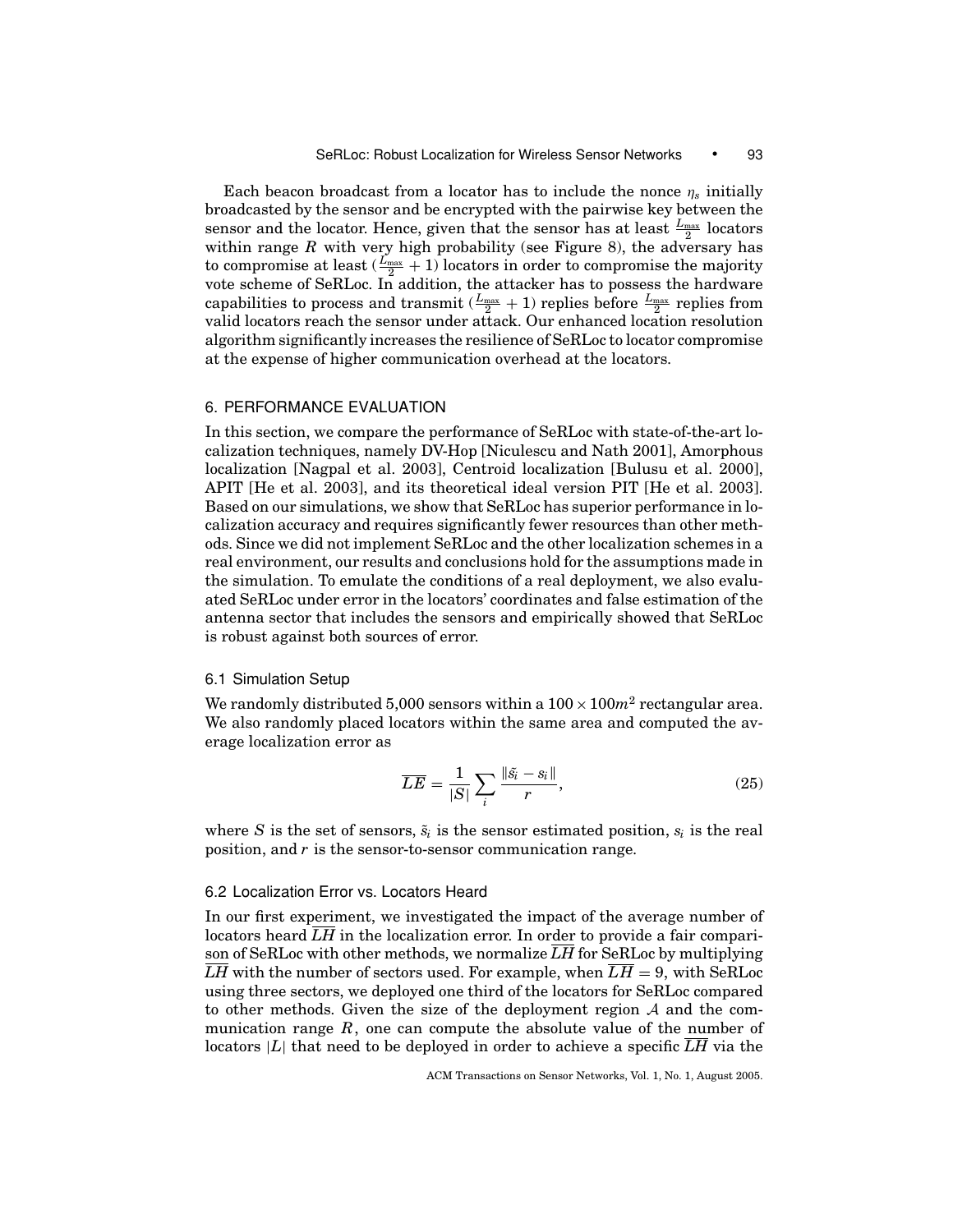

Fig. 10. (a) Average localization error *LE* vs. average number of locators heard *LH* for a network of  $|N| = 5$ , 000 and locator-to-sensor ratio  $\frac{R}{r} = 10$ . (b)  $\overline{LE}$  vs.  $\overline{LH}$  for varying antenna sectors.



Fig. 11. The cumulative distribution function (cdf) of the localization error of SeRLoc when  $M = 3$ and (a)  $\overline{LE} = 4$ , (b)  $\overline{LH} = 8$ .

formula

$$
|L| = \frac{A}{\pi R^2} \overline{LH}.
$$
\n(26)

In Figure 10(a), we show the  $\overline{LE}$  vs.  $\overline{LH}$  with SeRLoc using three sectors and  $\frac{R}{r} = 10$ . We observe that in terms of location estimation alone, SeRLoc is superior to all other range-independent algorithms compared [Niculescu and Nath 2001; Nagpal et al. 2003; Bulusu et al. 2000; He et al. 2003]. Note that SeRLoc achieves a localization error of 0.5*r*, with very few locators  $(\overline{LH} = 12)$ which is equivalent to four locators with 3-sectored antennas). To achieve  $\overline{LE}$  = 0.5*r*, we need a locator density of  $\rho_L = \frac{4}{\pi R^2} = 0.0032$  locators/ $m^2$  for  $R = 20m$ .

In Figures 11(a) and (b), we show the cumulative distribution function (cdf) of the localization error for SeRLoc when 3-sector antennas are used at the locators, and the average number of locators heard are  $\overline{LH} = 6$  and  $\overline{LH} = 8$ , respectively. We observe that for  $\overline{LH} = 4$ , the error is more evenly distributed among its possible values with 90% of the sensors having an error of less than 1.2r, while for  $\overline{LH} = 8$ , more than 90% of the sensors have an error smaller than 0.7r.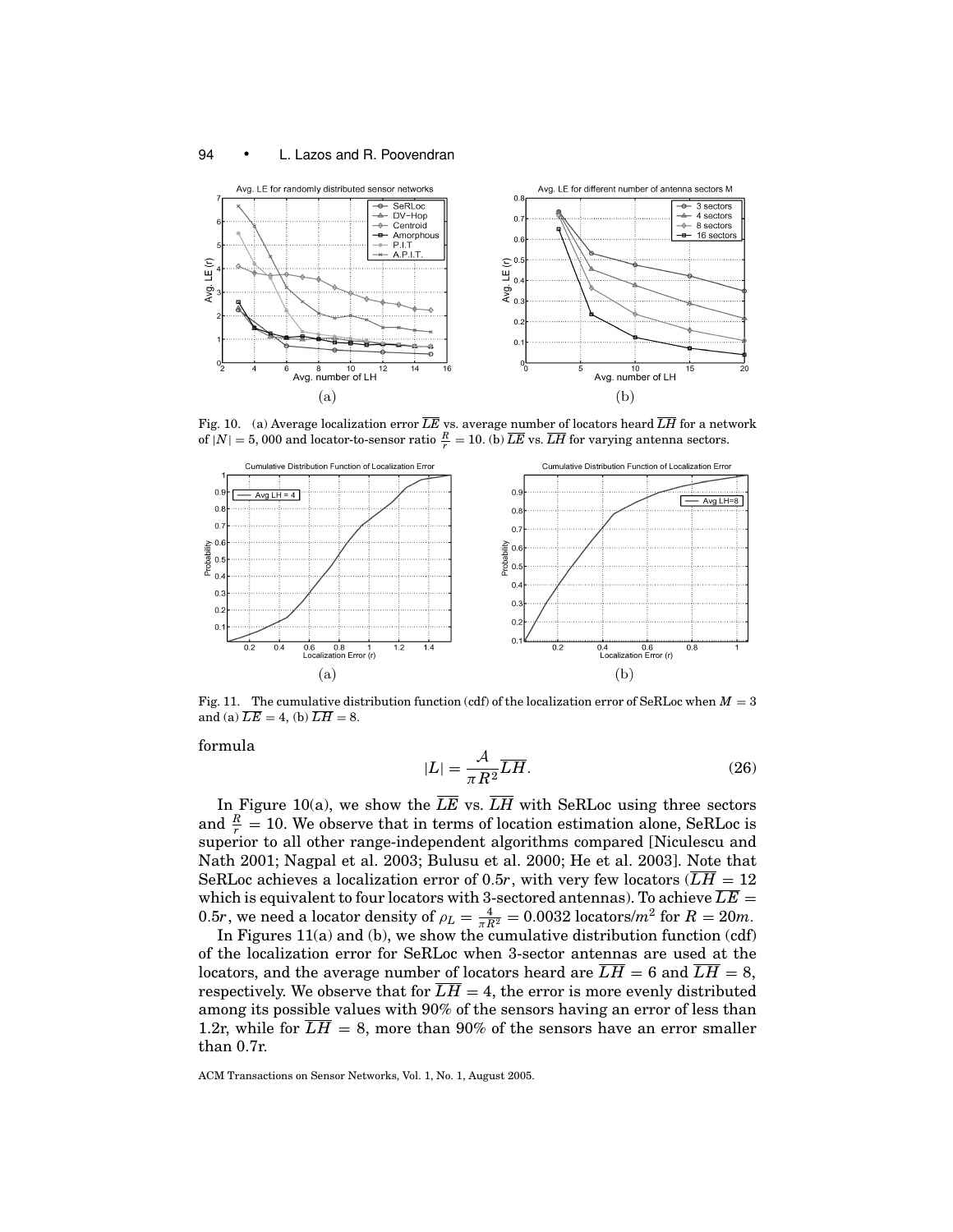

Fig. 12. (a)  $\overline{LE}$  vs. sector error  $(SE)$  for varying  $\overline{LH}$ . (b) Average localization error  $\overline{LE}$  vs. *SE* for a varying number of antenna sectors for a network of  $|S| = 5$ , 000 and  $\frac{R}{r} = 10$ .

The highest localization error occurs when a sensor hears only one locator  $L_i$  and is  $R$  units away from  $L_i$ . The probability for such an event to occur can be set to an arbitrary small value by deploying a sufficient number of locators. For example, when  $\overline{LH} = 8$ , the probability for a sensor to hear just one locator is  $P(|LH| = 1) = 2.7 \times 10^{-3}$ .

# 6.3 Localization Error vs. Antenna Sectors

In our second experiment, we examined the impact of the number of antenna sectors *M* on the average localization error *LE*. In Figure 10(b), we show the *LE* vs. *LH* for a varying number of antenna sectors. We can observe that for *LH* = 3, the *LE* is comparable for all values of *M*. However, as the value of *LH* increases, the  $\overline{LE}$  decreases more rapidly for higher number of antenna sectors due to the fact that the overlapping region becomes smaller when the antenna sectors become narrower.

The gain in the localization accuracy comes at the expense of hardware complexity at the locator since more complex antenna designs have to be employed to generate the sectoring. Additionally, errors in the estimation of the antenna sector where a sensor is included become more frequent since more sensors are located at the boundary between two sectors.

#### 6.4 Localization Error vs. Sector Error

Sensors may be located close to the boundary of two sectors of a locator or be deployed in a region with high multipath effects. In such a case, a sensor may falsely assume that it is located in another sector than the actual sector that includes it. We refer to this phenomenon as sector error (*SE*) and define it as

$$
SE = \frac{\text{\# of sectors falsely estimated}}{LH}.
$$
 (27)

A sector error of 0.5 indicates that *every* sensor falsely estimated the sectors of half the locators heard. In Figure 12(a), we show the  $\overline{LE}$  vs. the *SE* for varying *LH* and 8-sector antennas. We observe that the *LE* does not grow significantly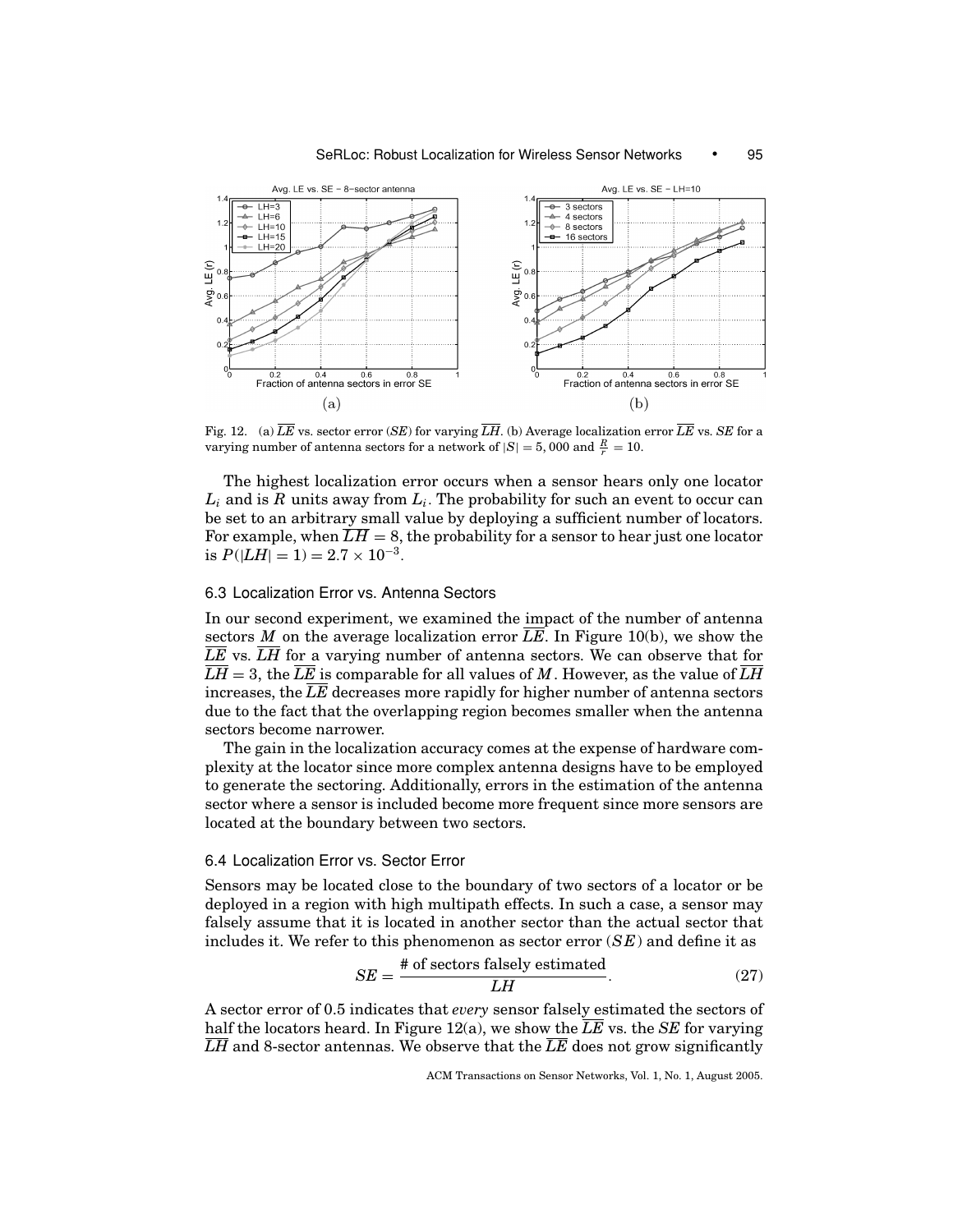

Fig. 13. (a)  $\overline{LE}$  vs. locator GPS error in units of *r* for a varying average number of locators heard by  $\overline{LH}$ . (b) Communication cost vs.  $\overline{LH}$  for a network of 200 sensors.

large (larger than the sensor communication range *r*) until a fraction of 0.7 of the sectors are falsely estimated.

SeRLoc algorithm is resilient to sector error due to the majority vote scheme employed in the determination of the overlapping region. Even if a significant fraction of sectors are falsely estimated, these sectors do not overlap in the same network area and hence a score low in the grid-sector table.

Note that for a *SE* > 0.7, *LE* increases with *LH*. When the *SE* grows beyond a threshold, the falsely estimated sectors dominate in the location determination. As *LH* grows, the falsely estimated overlapping region shrinks due to the higher number of overlapping sectors. Therefore, the CoG that defines the sensor estimated location gets further apart than the actual sensor location.

In Figure 12(b), we show the *LE* vs. *SE* for *LH* = 10 and a varying number of antenna sectors. We observe that the narrower the antenna sector, the smaller the *LE* even in the presence of *SE*. For a small *SE*, the overlapping region is dominated by the correctly estimated sectors and shrinks with increasing antenna sectors. For large *SE*, the overlapping region is dominated by the falsely estimated sectors and an increase in *LH* does not reduce the *LE*.

Summarizing our findings for the sector error, we note that SeRLoc is resilient to sector error due to the majority vote mechanism employed in the overlapping region determination.

#### 6.5 Localization Error vs. GPS Error

GPS, or any alternative localization scheme used to provide locators with their location may have limited accuracy. To study the impact of the error in the locators' position on *LH*, we induced a GPS error (*GPSE*) to every locator of the network. A value of  $GPSE = r$  means that every locator was randomly placed at a circle of radius *r*, centered at the locator's actual position.

In Figure 13(a), we show the average localization error  $\overline{LE}$  vs. the *GPSE* in units of *r*, for a varying number of *LH* when locators use 8-sector antennas. We observe that even for a large GPSE the  $\overline{LE}$  does not grow larger than 1.2*r*. For example, when  $GPSE = 1.8r$  and  $LH = 3$ ,  $LE = 1.1r$ . According to Figure 10(a),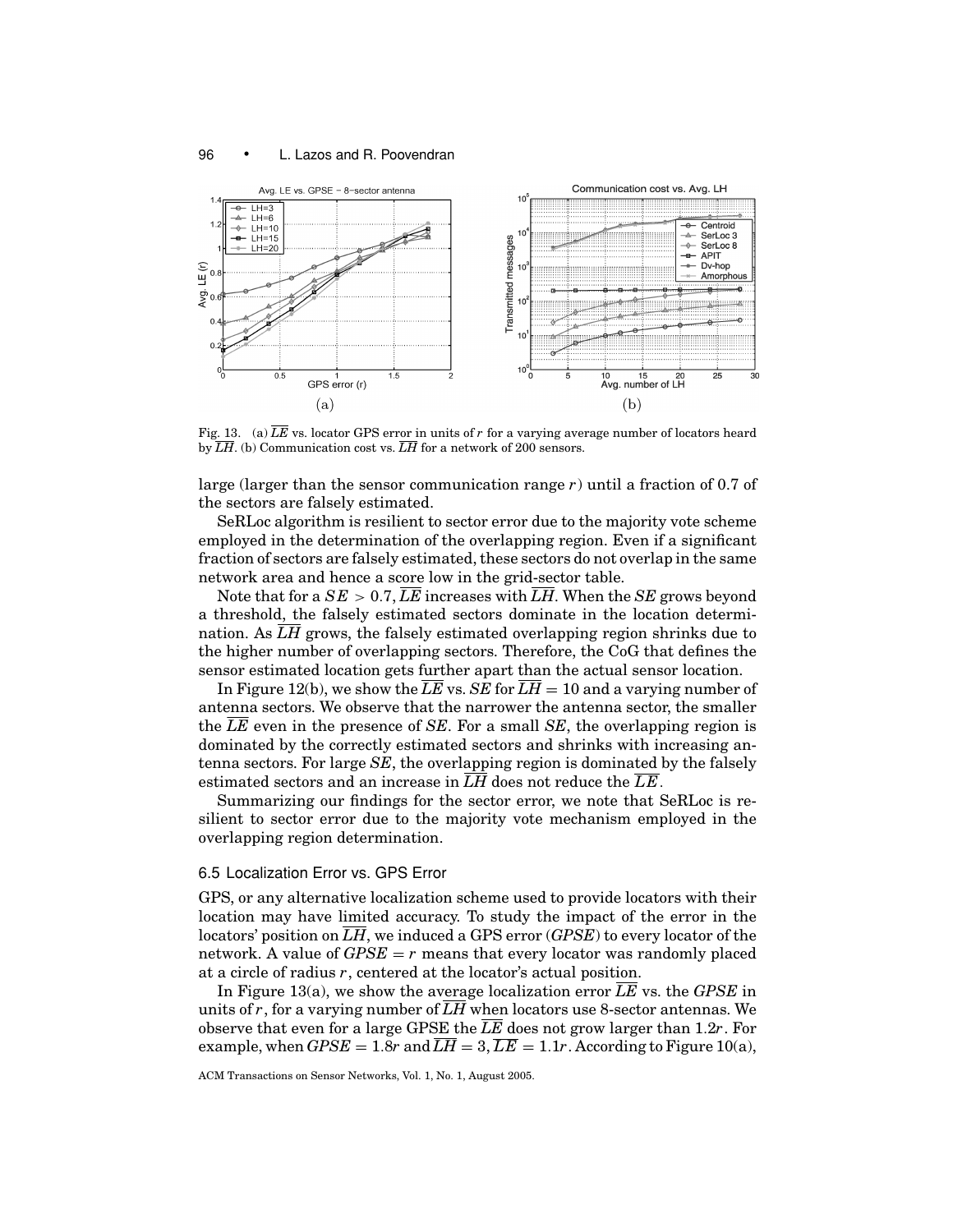DV-hop and amorphous localization require  $LH = 5$  to achieve the same performance in the complete absence of *GPSE*, while APIT requires  $\overline{LH} = 12$  to reduce the  $\overline{LE} = 1.1r$  with no GPSE induced in the locators' positions. Note that once the *GPSE* error becomes significantly large (over 1.6*r*), an increase in *LH* does not improve the accuracy of the location estimation.

## 6.6 Communication Cost vs. Locators Heard

In this section, we analyse the communication cost of SeRLoc and compare it with the communication cost of the existing range-independent localization algorithms. In Figure 13(b), we show the communication cost in number of transmitted messages vs. *LH* when 200 sensors are randomly deployed.

We observe that DV-hop and Amorphous localization, have significantly higher communication cost compared to all other algorithms due to the floodbased approach for the beacon propagation. The centroid scheme has the lowest communication cost  $(|L|)$  since it only transmits one beacon from each locator to localize the sensors. APIT requires  $|L|+|S|$  beacons to localize the sensors, while SeRLoc requires  $M|L|$  number of beacons where L is the set of locators and *M* is the number of antenna sectors.

Under the assumption that the number of sensors is much higher than the number of locators, (for  $|S| \gg |L|$ ,  $|L| + |S| > M|L|$ ) SeRLoc has a smaller communication cost than APIT since SeRLoc is independent of the number of sensors deployed. In addition, the theoretical upper bound of the performance of APIT is given by PIT [He et al. 2003]. The APIT will achieve the performance of PIT when the sensor density  $\rho_s$  is sufficiently high. From Figure 10(a), we observe that in the simulation scenarios considered (random locator deployment), SeRLoc outperforms PIT and hence, also the APIT in average localization error for all values of *LH*. The increased localization accuracy and lower communication cost of SeRLoc compared to other algorithms comes at the expense of more complex hardware since locators need to be equipped with sectored antennas.

# 7. CONCLUSION

We introduced the problem of secure localization in WSNs and proposed a range-independent, decentralized localization scheme called SeRLoc that allows sensors to determine their location in an untrusted environment. We also analytically evaluated the probability of sensor displacement due to security threats in WSNs such as the wormhole attack, the Sybil attack, and compromise of network entities and showed that SeRLoc provides accurate location estimation even in the presence of these threats. In doing so, we used the geometric and radio range information to detect the attacks on localization scheme. Our simulation studies also show that SeRLoc localizes sensors with higher accuracy than state-of-the-art range-independent localization schemes, while requiring fewer reference points and lower communication cost. Furthermore, our simulation studies showed that SeRLoc is resilient to sources of error such as location error of reference points as well as error in the sector determination. Statistical analysis and characterization of the SeRLoc estimator will be a future area of research.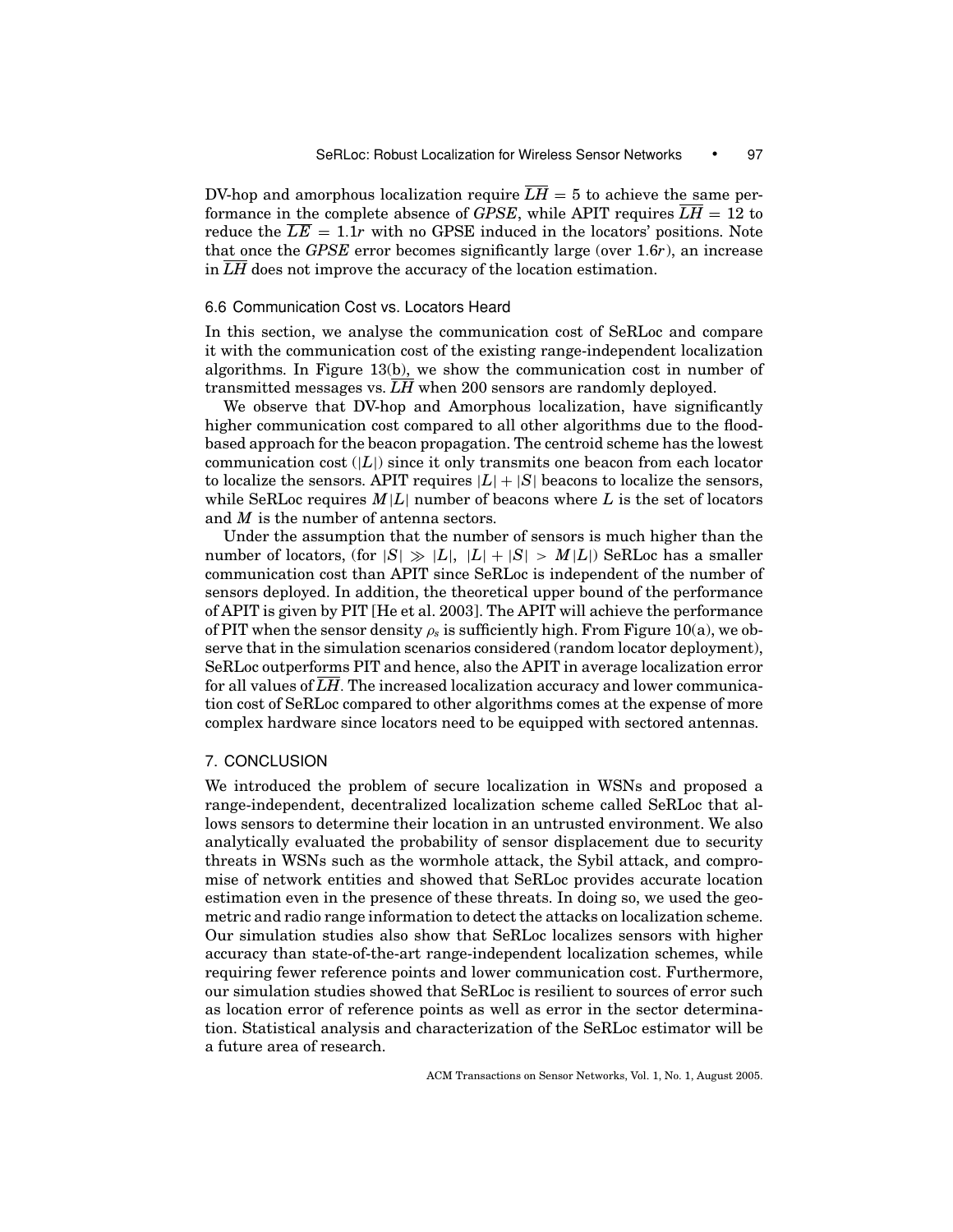

Fig. 14. Computing the maximum lower bound on *P*(*CR*).

## APPENDIXES

# 1. CHOOSING THE SYSTEM PARAMETERS

*Probability of hearing more than k locators.* Since locators are randomly deployed, the probability for a locator to be in an area of size  $A_g$  is  $p_g = \frac{A_g}{A}$ . In addition, the random locator deployment implies statistical independence between locators being within a network region  $A_g$ . Hence, the probability that *exactly k* locators are in  $A_g$  is given by the binomial distribution.

$$
P(k \in A_g) = \binom{|L|}{k} p_g^k (1 - p_g)^{|L| - k}.
$$
 (28)

For  $|L| \gg 1$  and  $A \gg A_g$  we can approximate the binomial distribution with a Poisson distribution:

$$
P(k \in A_g) = \frac{\frac{A_g}{A} |L|}{k!} e^{-\frac{A_g}{A} |L|} = \frac{\rho_L A_g}{k!} e^{-\rho_L A_g}.
$$
 (29)

By letting  $A_g = \pi R^2$  we can compute the probability of having exactly *k* locators inside a circle of radius *R*, centered at the sensor.

$$
P(|LH_s| = k) = \frac{(\rho_L \pi R^2)^k}{k!} e^{-\rho_L \pi R^2}.
$$
 (30)

Using (30), we compute the probability that *every* sensor hears *at least k* locators. The random sensor deployment implies statistical independence in the number of locators heard by each sensor and hence:

$$
P(|LH_s| \ge k, \forall s) = (1 - P(|LH_s| < k))^{|S|} = \left(1 - \sum_{i=0}^{k-1} \frac{(\rho_L \pi R^2)^i}{i!} e^{-\rho_L \pi R^2}\right)^{|S|}.\tag{31}
$$

## 2. MAXIMIZING THE LOWER BOUND ON *P*(*CR*)

The lower bound on detection probability based on the communication range constraint property is given by

$$
P(CR) \ge (1 - e^{-\rho_L A_i})(1 - e^{-\rho_L A_j}). \tag{32}
$$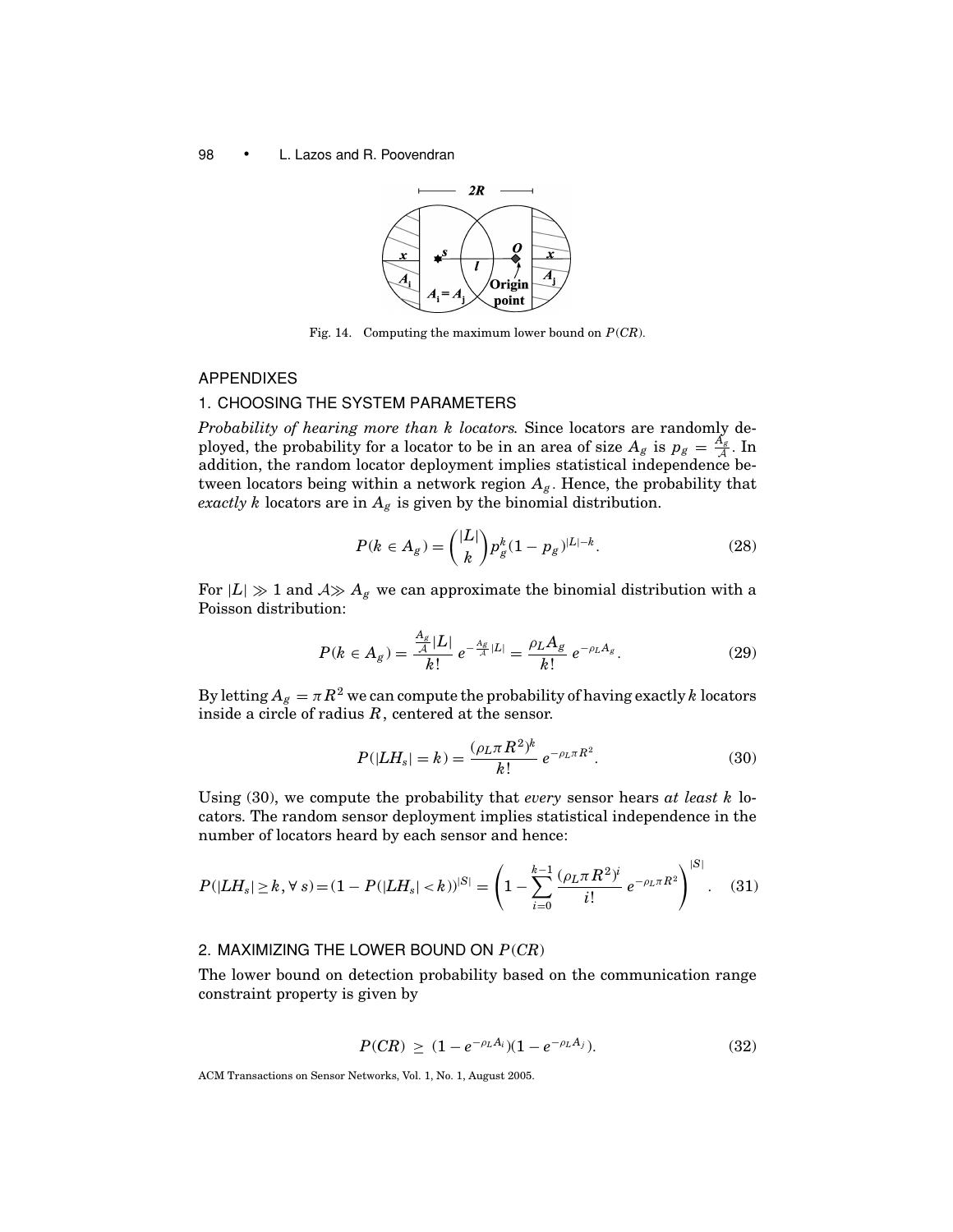We want to compute the values of  $A_i^*$ ,  $A_j^*$  that maximize the right side of (32). From Figure 14,

$$
A_i(x) = 2 \int_{R-x}^{R} \sqrt{R^2 - z^2} dz, \qquad A_j(x) = 2 \int_{R+x-l}^{R} \sqrt{R^2 - z^2} dz, \qquad (33)
$$

where  $l = |s - O|$ . Since, both  $A_i$ ,  $A_j$  are expressed as function of x, the lower bound  $LB(x)$  on  $P(CR)$  can be expressed as

$$
LB(x) = (1 - e^{-\rho_L A_i(x)})(1 - e^{-\rho_L A_j(x)}).
$$
\n(34)

To maximize  $LB(x)$ , we differentiate over x and set the derivative equal to zero:

$$
LB'(x) = \rho_L A'_i(x)e^{-\rho_L A_i(x)} + \rho_L A'_j(x)e^{-\rho_L A_j(x)}
$$
  
\n
$$
- \rho_L (A'_i(x) + A'_j(x))e^{-\rho_L(A_i(x) + A_j(x))}
$$
  
\n
$$
= \rho_L A'_i(x)(e^{-\rho_L A_i(x)} - e^{-\rho_L(A_i(x) + A_j(x))})
$$
  
\n
$$
+ \rho_L A'_j(x)(e^{-\rho_L A_j(x)} - e^{-\rho_L(A_i(x) + A_j(x))}) = 0.
$$
 (35)

A trivial solution to  $LB'(x) = 0$  is  $A_i(x) = 0$ , or  $A_j(x) = 0$ , but both yield a minimum rather than a maximum  $(LB(x) = 0)$ . However if we set  $A_i(x) = A_j(x)$ , from (33), we obtain  $R + x - l = R - x \Rightarrow x = \frac{l}{2}$ . In addition, differentiating (33) with respect to *x* and evaluating (33) at  $x = \frac{l}{2}$  yields  $A'_i(\frac{l}{2}) = -A'_j(\frac{l}{2})$ . Hence, for  $A_i(x) = A_j(x), LB'(x) = 0$ , and the maximum value on the lower bound  $LB(x)$ is achieved. The values of  $A_i$ ,  $A_j$  that maximize  $LB(x)$  are

$$
A_i^*(x) = 2 \int_{R-x}^R \sqrt{R^2 - z^2} dz = x\sqrt{R^2 - x^2} - R^2 \tan^{-1} \left( \frac{x\sqrt{R^2 - x^2}}{x^2 - R^2} \right).
$$
 (36)

#### ACKNOWLEDGMENTS

We would like to thank the anonymous reviewers for their valuable comments.

#### **REFERENCES**

BASAGNI, S., CHLAMTAC, I., SYROTIUK, V., AND WOODWARD, B. 1998. A distance routing effect algorithm for mobility (dream). In *Proceedings of MOBICOM'98*. 76–84.

- BULUSU, N. 2002. Self-configuring localization systems. PhD thesis, UCLA.
- BULUSU, N., HEIDEMANN, J., AND ESTRIN, D. 2000. Gps-less low cost outdoor localization for very small devices. *IEEE Person. Comm. Mag. 7*, 5 (Oct.), 28–34.
- CAMP, T., BOLENG, J., AND DAVIES, V. 2002. A survey of mobility models for ad hoc network research. *Wirel. Comm. Mobile Comput. (WCMC): Special Issue on Mobile Ad Hoc Networking:Research, Trends and Applications*, 483–502.
- C˘ APKUN, S., HAMDI, M., AND HUBAUX, J. 2001. Gps-free positioning in mobile ad-hoc networks. In *Proceedings of Hawaii International Conference on System Sciences (HICCSS'01)*. 3481–3490.
- C˘ APKUN, S. AND HUBAUX, J. 2005. Secure positioning of wireless devices with application to sensor networks. *To appear in Proceedings of Infocom'05*.
- COPPERSMITH, D. AND JAKOBSSON, M. 2002. Almost optimal hash sequence traversal. In *Proceedings of the Financial Cryptography 6th International Conference (FC'02)* Lecture Notes in Computer Science. Vol. 2357. 102–119.
- CRESSIE, N. 1993. *Statistics for Spatial Data*. John Wiley & Sons, New York, NY.
- DOHERTY, L., GHAOUI, L., AND PISTER, K. 2001. Convex position estimation in wireless sensor networks. In *Proceedings of the IEEE INFOCOM'01*. Vol. 3. 1655–1663.